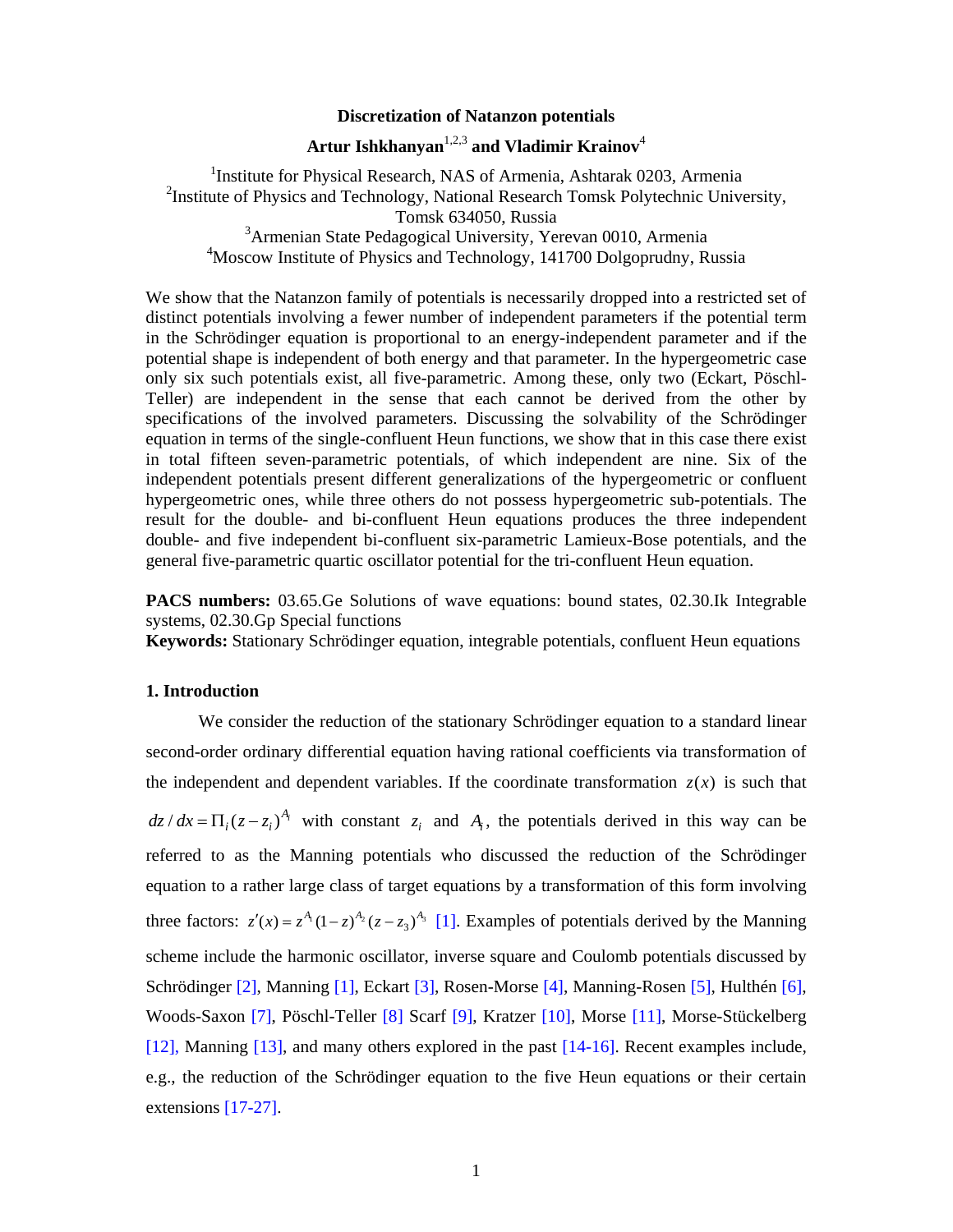A further specification of the potentials concerns the cases when the coordinate transformation does not depend on the energy. The potentials obeying this restriction may be referred to as the Natanzon potentials [16], who explored the general conditions for the potentials to be solvable, under this supposition, in terms of the ordinary and confluent hypergeometric functions. For the hypergeometric equation, Natanzon constructed a parametrically given potential with the coordinate transformation defined by the equation

$$
z'(x) = \frac{z(1-z)}{\sqrt{r_0 + r_1 z + r_2 z^2}}.
$$
 (1)

The polynomial under the root can be written as  $r_0$ ,  $r_1(z-z_1)$  or  $r_2(z-z_1)(z-z_2)$ , hence, this transformation can be viewed as a Manning transformation with at most four factors. Since the potential is given in parametric form, some of its properties are not immediately seen.

 In the present paper we show that if the potential in a coordinate system is proportional to a parameter which is independent of energy *E* and has a shape which is independent of both energy and that parameter, that is, the potential term in the Schrödinger equation is presented as  $mV(x) = \mu S(x)$  with  $\mu \neq \mu(E)$  and  $S \neq S(\mu, E)$ , then some parameters involved in a Natanzon transformation necessarily adopt discrete values from a restricted permissible set.

This specification concerns the roots of the polynomial  $r(z)$ , and it comes from the singularities of the target equation to which the Schrödinger equation is reduced. More specifically, the assertion is that  $r_{0,1,2}$  should be such that the roots of the polynomial  $r(z)$ coincide with the singularities of the target equation. In particular, in the hypergeometric case only the roots  $z_{1,2} = 0,1$  are permitted. Then, there are six possibilities:  $r(z) \sim 1, z, 1-z, z^2$ ,  $z(1-z)$ ,  $(1-z)^2$ . Because of the symmetry with respect to transposition  $z \leftrightarrow 1-z$ , the number of independent cases is reduced to four. Interestingly, it further turns out that there exist only two independent hypergeometric potentials which cannot be transformed into each other by specification of the remaining three involved parameters. As such independent potentials, one may choose the Eckart and Pöschl-Teller potentials derived, e.g., by  $r = r_0$ and  $r = r_1 z$ , respectively. In the confluent hypergeometric case there are three independent potentials (Morse, harmonic oscillator, Kratzer), which are derived by choosing  $r = r_0$ ,  $r = r_1 z$  and  $r = r_2 z^2$ , respectively.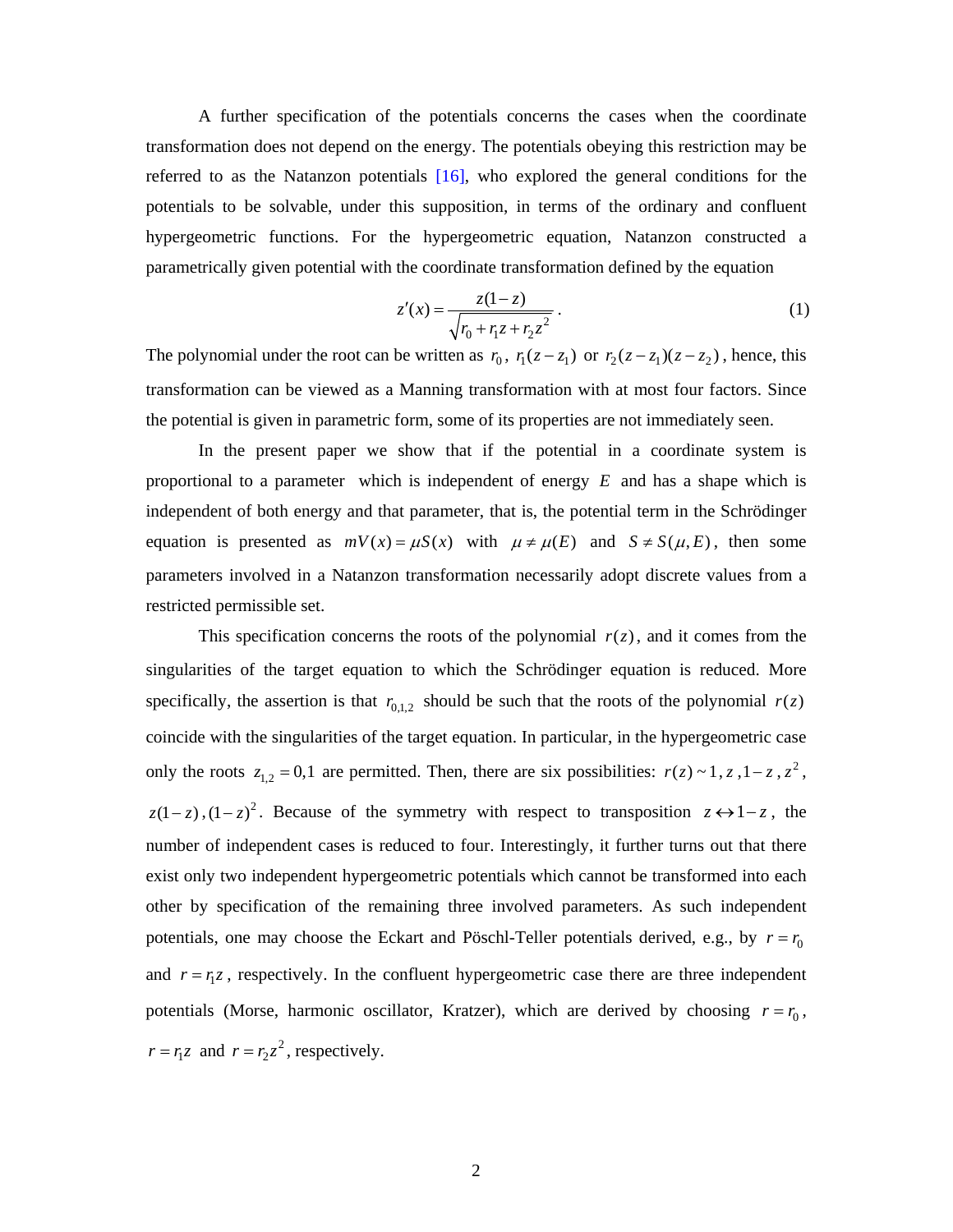Mathematically, we first show that under the supposition that the parameter  $\mu$  does not depend on energy and  $S(x) \neq S(\mu, E)$ , the parameters *r*<sub>i</sub> cannot depend on  $\mu$ . Note that for equations more general than the hypergeometric equations the polynomial  $r(z)$  generally becomes of higher degree so that the number of involved parameters is increased (see below the examples of the single- and multiple-confluent Heun equations when the polynomials are of the fourth degree). It further follows that all the roots  $z_i$  of polynomial  $r(z)$  should necessarily coincide with the (finite) singular points of the target equation to which the Schrödinger equation is reduced. Then, the coordinate transformation becomes of the form  $z'(x) = z^{m_1}(z-1)^{m_2}(z-z_3)^{m_3} \dots = \prod_i (z-z_i)^{m_i}$  with  $z_i$  being the singular points of the target equation. Finally, we show that the exponents  $m_i$  should be integers or half-integers.

 Being the main message of the present paper, this result suggests an advanced technique for search for new potentials for which the Schrödinger equation is solvable in terms of a given special function. Applying the developed approach, we have recently introduced the inverse square root  $[23]$ , the Lambert-W step  $[24]$  and singular  $[26]$  potentials which are solved in terms of the confluent hypergeometric functions, as well as the third independent Gauss hypergeometric potential [27] after those by Eckart and Pöschl-Teller.

 Here we consider the reduction of the Schrödinger equation to the four confluent Heun equations [28,29]. The result for the single-confluent Heun equation is that there exist fifteen possible choices for the coordinate transformation each leading to a seven-parametric potential. Because of the symmetry of the confluent Heun equation with respect to the transposition  $z \leftrightarrow 1-z$ , however, the number of independent potentials is effectively reduced to nine. Five of these potentials present different generalizations of either ordinary or confluent hypergeometric potentials, and one of the potentials has hypergeometric sub-cases of both types. Unlike the hypergeometric case, the confluent Heun potentials in general cannot be transformed into each other by specification of the involved parameters. Among the three potentials that do not possess hypergeometric sub-cases, a potential is explicitly written through a coordinate transformation given in terms of the Lambert *W* -function [30], which is an implicitly elementary function also known as the product logarithm. Discussing the reducibility to the Mathieu equation, which is a particular case of the confluent Heun equation, we show that there exists only one such potential. We note that another Mathieu potential can be constructed by a transformation of non-Manning form.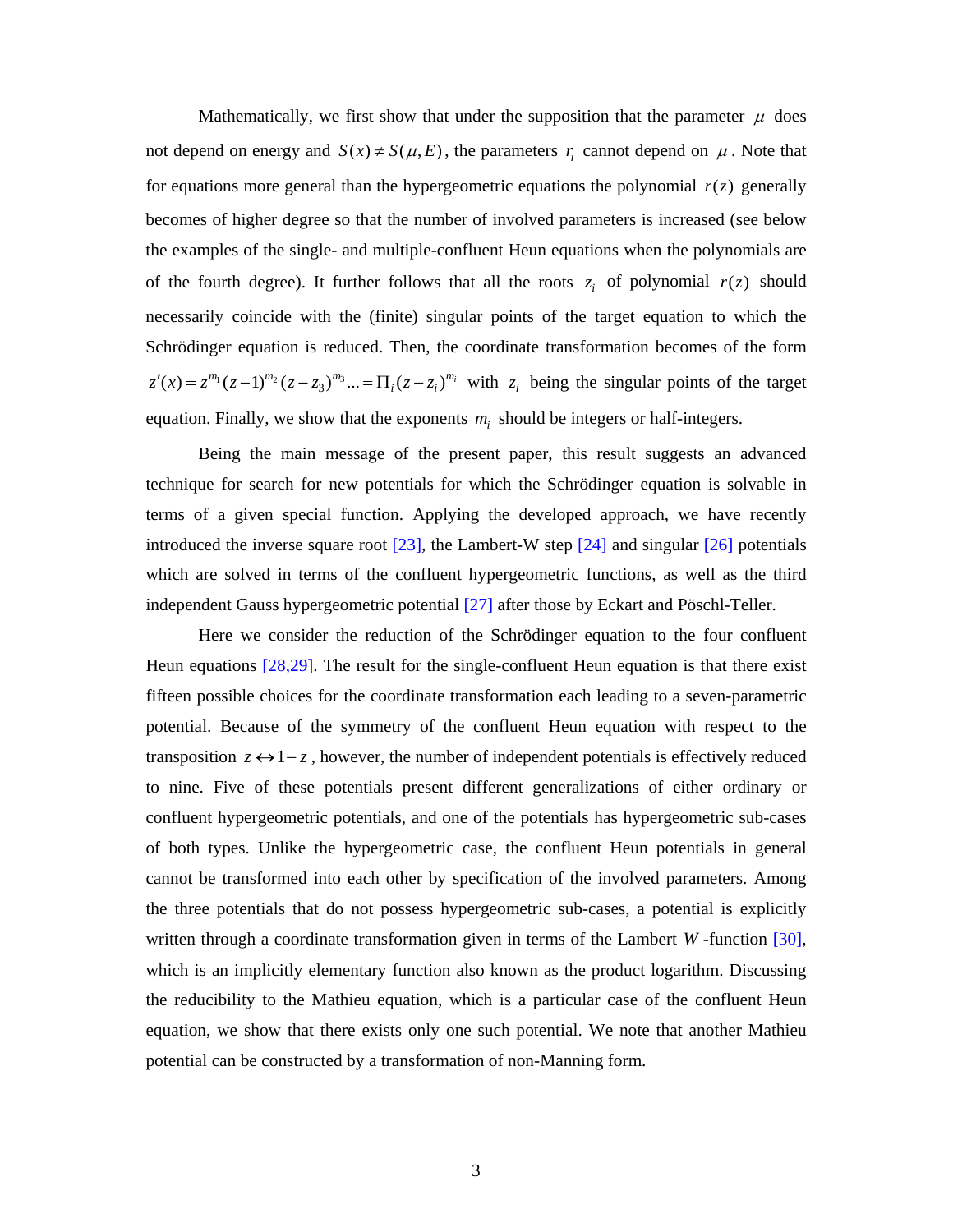Finally, discussing the multiple-confluent Heun equations, we show that the Schrödinger equation is reduced to the double-confluent Heun equation for three independent potentials, five independent potentials allow reduction to the bi-confluent Heun equation, and for the tri-confluent Heun equation there exists only one potential, the quartic oscillator. The double- and bi-confluent Heun potentials have been presented by Lamieux and Bose [15].

## **2. The Natanzon potentials**

 The one-dimensional stationary Schrödinger equation for a particle of mass *m* and energy  $E$  in a potential  $V(x)$  is written as

$$
\frac{d^2\psi}{dx^2} + \frac{2m}{\hbar^2} (E - V(x))\psi = 0.
$$
 (2)

Applying the transformation of the independent variable  $z = z(x)$ , this equation is rewritten for the argument *z* as

$$
\psi_{zz} + \frac{\rho_z}{\rho} \psi_z + \frac{2m}{\hbar^2} \frac{E - V(z)}{\rho^2} \psi = 0, \qquad (3)
$$

where (and hereafter) the lowercase Latin index denotes differentiation and  $\rho = dz/dx$ . Further transformation of the dependent variable  $\psi = \varphi(z) u(z)$  reduces this equation to the following one for the new dependent variable:

$$
u_{zz} + \left(\frac{2\varphi_z}{\varphi} + \frac{\rho_z}{\rho}\right)u_z + \left(\frac{\varphi_{zz}}{\varphi} + \frac{\rho_z}{\rho}\frac{\varphi_z}{\varphi} + \frac{2m}{\hbar^2}\frac{E-V}{\rho^2}\right)u = 0.
$$
 (4)

We explore the cases when this equation becomes a target equation given as

$$
u_{zz} + f(z)u_z + g(z)u = 0.
$$
 (5)

Thus, we demand 
$$
2\frac{\varphi_z}{\varphi} + \frac{\rho_z}{\rho} = f(z)
$$
 (6)

and 
$$
\frac{\varphi_{zz}}{\varphi} + \frac{\rho_z}{\rho} \frac{\varphi_z}{\varphi} + \frac{2m}{\hbar^2} \frac{E - V(z)}{\rho^2} = g(z).
$$
 (7)

From equation (6) we have 
$$
\varphi(z) = \rho^{-1/2} \exp\left(\int f(z) dz / 2\right)
$$
. (8)

With this, equation (7) is rewritten as

$$
g - \frac{f_z}{2} - \frac{f^2}{4} = -\frac{1}{2} \left( \frac{\rho_z}{\rho} \right)_z - \frac{1}{4} \left( \frac{\rho_z}{\rho} \right)^2 + \frac{2m}{\hbar^2} \frac{E - V(z)}{\rho^2}.
$$
 (9)

On the left-hand side of this equation we recognize the *invariant* of equation (5) if it is transformed to its *normal* form: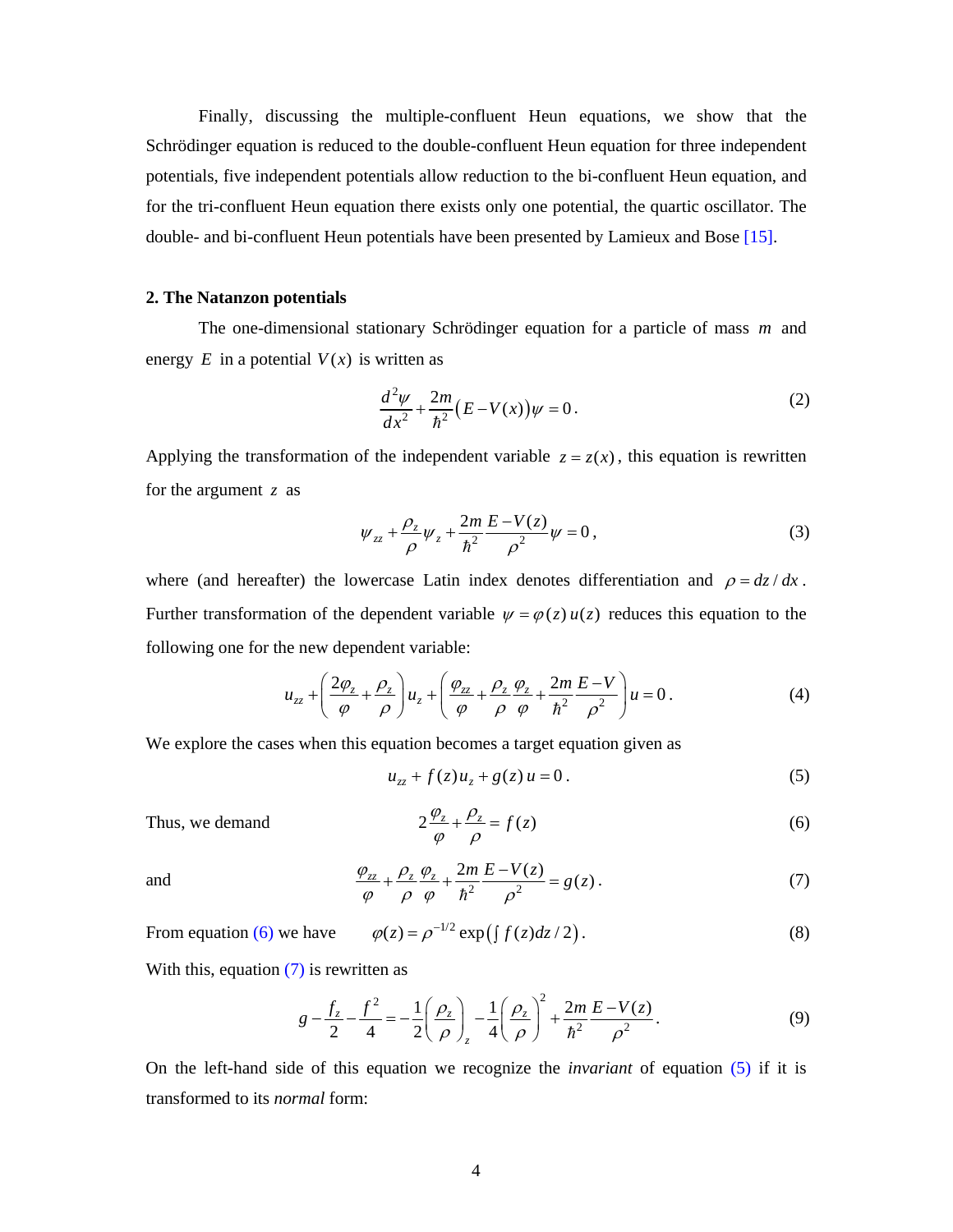$$
I(z) = g - \frac{f_z}{2} - \frac{f^2}{4},
$$
\n(10)

and the first two terms on the right-hand side are identified as

$$
-\frac{1}{2}\left(\frac{\rho_z}{\rho}\right)_z - \frac{1}{4}\left(\frac{\rho_z}{\rho}\right)^2 = -\frac{\{z,x\}}{2\rho^2},\tag{11}
$$

where  $\{z, x\}$  is the Schwartzian derivative.

Thus, equation  $(9)$  is rewritten as

$$
z'(x)^{2}I(z) + \frac{1}{2}\lbrace z, x \rbrace = \frac{2m}{\hbar^{2}}(E - V(x))
$$
\n(12)

(the prime denotes differentiation with respect to  $x$ ). This is the equation considered by Bose [14] and Natanzon [16]. Sometimes it is convenient to use equation (9) which employs the *canonical* forms of equations obeyed by the standard special functions. The latter forms are written in an intuitive way that reveals the singularity structure of the equations, and it is easier to apply, without intermediate transformations, the standard mathematical knowledge. It is, however, understood that the two techniques are completely equivalent.

 The Natanzon approach for constructing solvable potentials rests on the supposition that the coordinate transformation is energy-independent. In general, this is not a necessary condition; many non-Natanzon potentials solvable in terms of standard special functions are known. Still, the approach provides a major set of known exactly solvable potentials, including the classical cases. Within the supposition that  $z(x)$  is *E*-independent, it is immediately seen that the energy and potential terms in (12) should independently match the left-hand side term involving the invariant  $I(z)$ . For the Gauss hypergeometric equation:

$$
u_{zz} + \left(\frac{\gamma}{z} + \frac{\delta}{z - 1}\right)u_z + \frac{\alpha\beta}{z(z - 1)}u = 0,
$$
\n(13)

the invariant is a second-degree polynomial in *z* divided by  $z^2(1-z)^2$ . Hence, one straightforwardly arrives at the transformation  $(1)$ . The Natanzon potential is then given as

$$
2mV(x)/\hbar^2 = \frac{v_0 + v_1 z + v_2 z^2}{r_0 + r_1 z + r_2 z^2} - \frac{\{z, x\}}{2}.
$$
 (14)

With arbitrary  $r_{0,1,2}$ ,  $v_{0,1,2}$  and the integration constant of Eq. (1), this is a seven-parametric family of potentials. However, the classical hypergeometric potentials are achieved by such specifications of the parameters  $r_{0,1,2}$  that  $r(z) \sim 1$ ,  $z$ ,  $1-z$ ,  $z^2$ ,  $z(1-z)$  or  $(1-z)^2$  [14].

 The confluent hypergeometric potentials are derived in the same manner starting from the *scaled* Kummer confluent hypergeometric equation of the form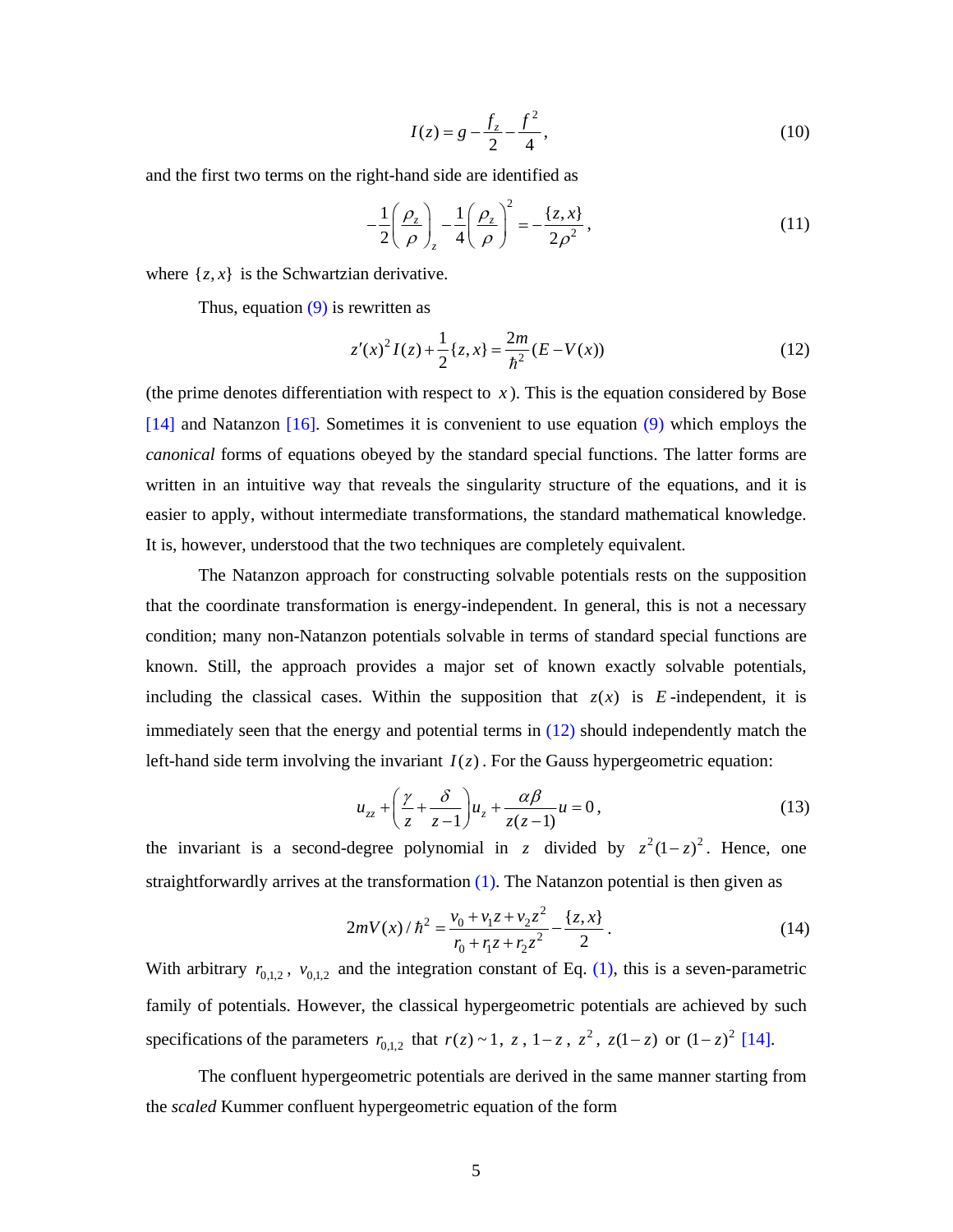$$
u_{zz} + \left(\frac{\gamma}{z} + \varepsilon\right)u_z + \frac{\alpha}{z^2}u = 0\,. \tag{15}
$$

The result just slightly differs from that for the previous case:  $z'(x) = z / \sqrt{r(z)}$  and  $V(x)$  is given by equation (14). Hence, this is also a seven-parametric potential, however, the classical confluent hypergeometric potentials are derived by rather severe specifications:  $r(z) \sim 1$ , *z* or  $z^2$  [14].

Because of this specification of the parameters  $r_{0,1,2}$  the potentials become fiveparametric. Since three of the parameters stand for the coordinate origin, the space scale and the origin of the energy, there remain only two parameters for characterization of the potentials. In the next section we consider a situation that necessarily leads to such discretization of the Natanzon potentials.

## **3. Discretization of Natanzon potentials**

 We consider the particular case when the potential term in the Schrödinger equation is proportional to a parameter which does not depend on energy and suppose that the potential *shape* is independent of both energy and that parameter. Thus, we suppose

$$
2mV(x)/\hbar^2 = \mu S(x) \tag{16}
$$

with  $\mu \neq \mu(E)$  and  $S(x) \neq S(\mu, E)$ . Formally, the mass *m* can also be considered as such a parameter, however, the limit  $\mu \rightarrow 0$  that we apply in due course should then be treated with special care because of its singular nature ( *m* acts also on the kinetic energy term).

 Consider the hypergeometric case. To show the discretization, one needs to prove that the roots of the polynomial  $r(z)$  coincide with the singularities of the hypergeometric equation  $z = 0,1$ . As a first step we ask if it is possible for the potential given by equation (14) to be of the form (16) if the coordinate transformation defined by equation (1) is  $\mu$ dependent. The answer is no.

To show this, we consider the behavior of the  $\mu$ -independent functions  $S(x)$  and  $s(x) = \ln S'(x)$ . The latter function provides the following identity

$$
s'(x) = \frac{S''(x)}{S'(x)} = \frac{V''(x)}{V'(x)} = \frac{V_{zz}(z)}{V_z(z)} \rho(z) + \rho_z(z),
$$
\n(17)

which is rather useful for what follows. Indeed, since  $\rho(0) = 0$  and  $\rho_z(0) = \pm 1/\sqrt{r(0)}$ , by taking the limit  $z \rightarrow 0$ , it is instantly seen that  $r(0)$  is  $\mu$ -independent. Similarly,  $r(1)$  is also  $\mu$ -independent. These two conditions already impose two restrictions on the parameters  $r_{0,1,2}$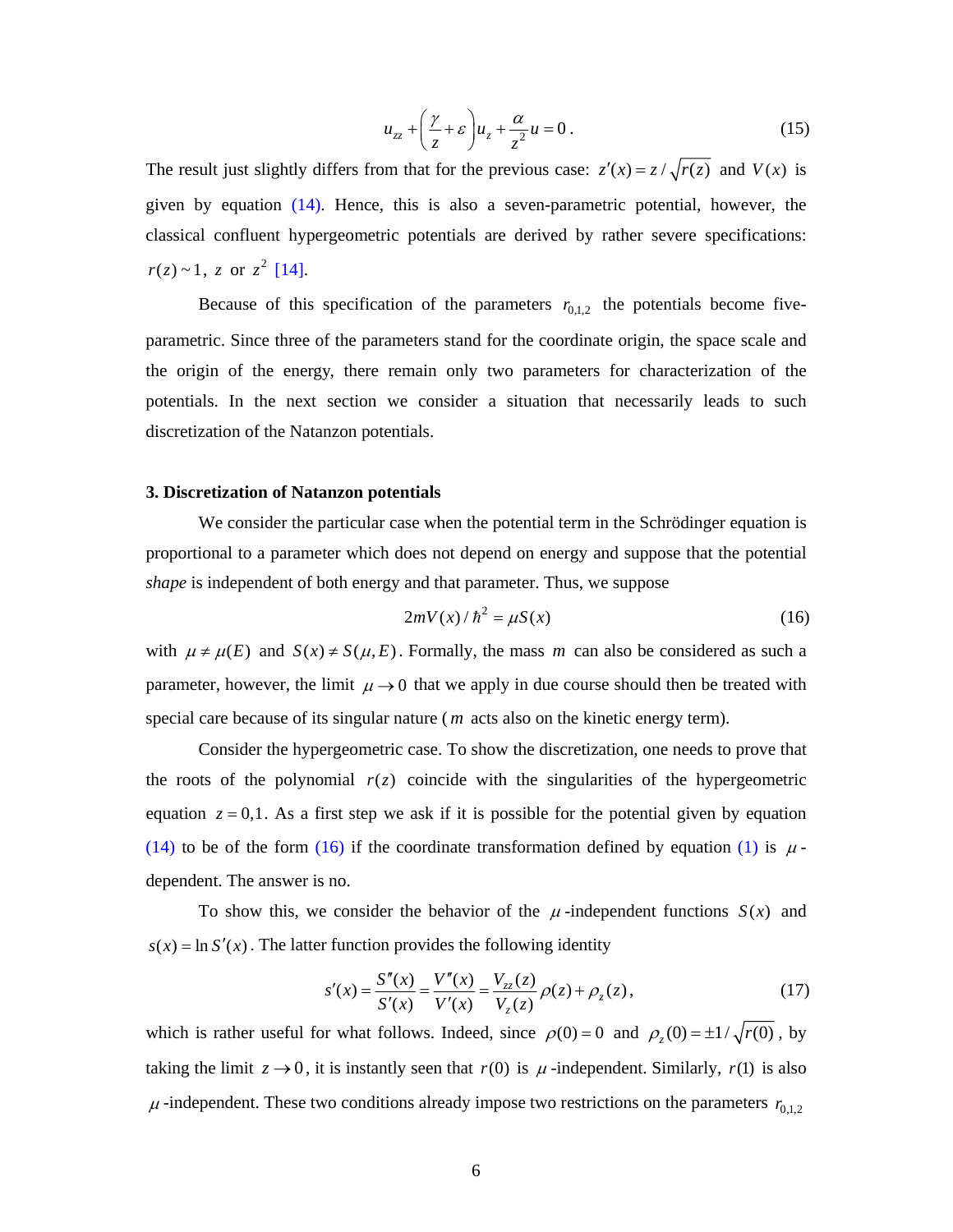involved in the coordinate transformation. It is then well understood that the number of independent parameters involved in a Natanzon hypergeometric potential is less than seven.

Let  $r_0 \neq 0$ . Then, since  $r(0) = r_0$ , we reveal that  $r_0$  does not depend on  $\mu$ . According to equation (1), we have the following power-series expansion in the vicinity of  $z = 0$ :

$$
\frac{dx}{dz} = \frac{1}{z'(x)} = \frac{\sqrt{r_0}}{z} + a_0 + a_1 z + a_2 z^2 + \dots
$$
 (18)

Retaining only the first term on the right-hand side of this equation, we get that the leading asymptote is

$$
z|_{x \to -\infty} \sim \exp\left(\frac{x - x_0}{\sqrt{r_0}}\right) = c_0 \exp\left(x / \sqrt{r_0}\right),\tag{19}
$$

which allows establishing the following useful limit for any *n* :

$$
\lim_{x \to -\infty} e^{-nx/\sqrt{r_0}} z^n(x) = c_0^n, \quad c_0 = \exp(-x_0/\sqrt{r_0}).
$$
\n(20)

Using equation (14), the functions  $S(x)$  and  $s(x)$  allow the expansions

$$
S(x) = \frac{2m}{\mu\hbar^2} (V_0 + V_1 z + V_2 z^2 + ...) = S_0 + S_1 z + S_2 z^2 + ...,\tag{21}
$$

$$
s(x) = s_0 + s_1 z + s_2 z^2 + \dots
$$
 (22)

Considering the partial sums  $P_n(x) = \sum_{k=0}^n S_k z^k$ , with  $P_{-1} \equiv 0$ , and taking the successive limits

$$
\lim_{x \to -\infty} e^{-nx/\sqrt{r_0}} \left( S(x) - P_{n-1}(x) \right) = S_n c_0^n \tag{23}
$$

for  $n = 0, 1, 2, \dots$ , we conclude, since  $S(x)$  is  $\mu$ -independent, that  $S_n c_0^n$  do not depend on  $\mu$ . Similarly, all  $s_n c_0^n$  are  $\mu$ -independent. The coefficients  $s_n$  can be expressed in terms of  $S_n$ . The first two coefficients read

$$
s_0 = \frac{2S_2 \rho(0)}{S_1} + \rho_z(0) = \frac{1}{\sqrt{r_0}}, \quad s_1 = \frac{2S_2}{\sqrt{r_0}S_1} - \frac{2r_0 + r_1}{r_0^{3/2}}.
$$
 (24)

These are informative equations. The first equation confirms that  $r_0$  is  $\mu$ -independent. Further, the second equation and the one for the next coefficient, produce the equations:

$$
\frac{d(c_0s_1)}{d\mu} = 0 = \frac{d}{d\mu}(c_0(2r_0 + r_1)),\tag{25}
$$

$$
\frac{d(c_0^2 s_2)}{d\mu} = 0 = \frac{d}{d\mu} \Big( c_0^2 \Big( A(r_{0,1}) + B(r_{0,1,2}) \Big) \Big). \tag{26}
$$

from which, together with the information that  $r_0 + r_1 + r_2 = r(1)$  is  $\mu$ -independent, it is readily established that  $r_{0,1,2}$  and  $c_0$  are  $\mu$ -independent. Thus, if  $r_0 \neq 0$ , the coordinate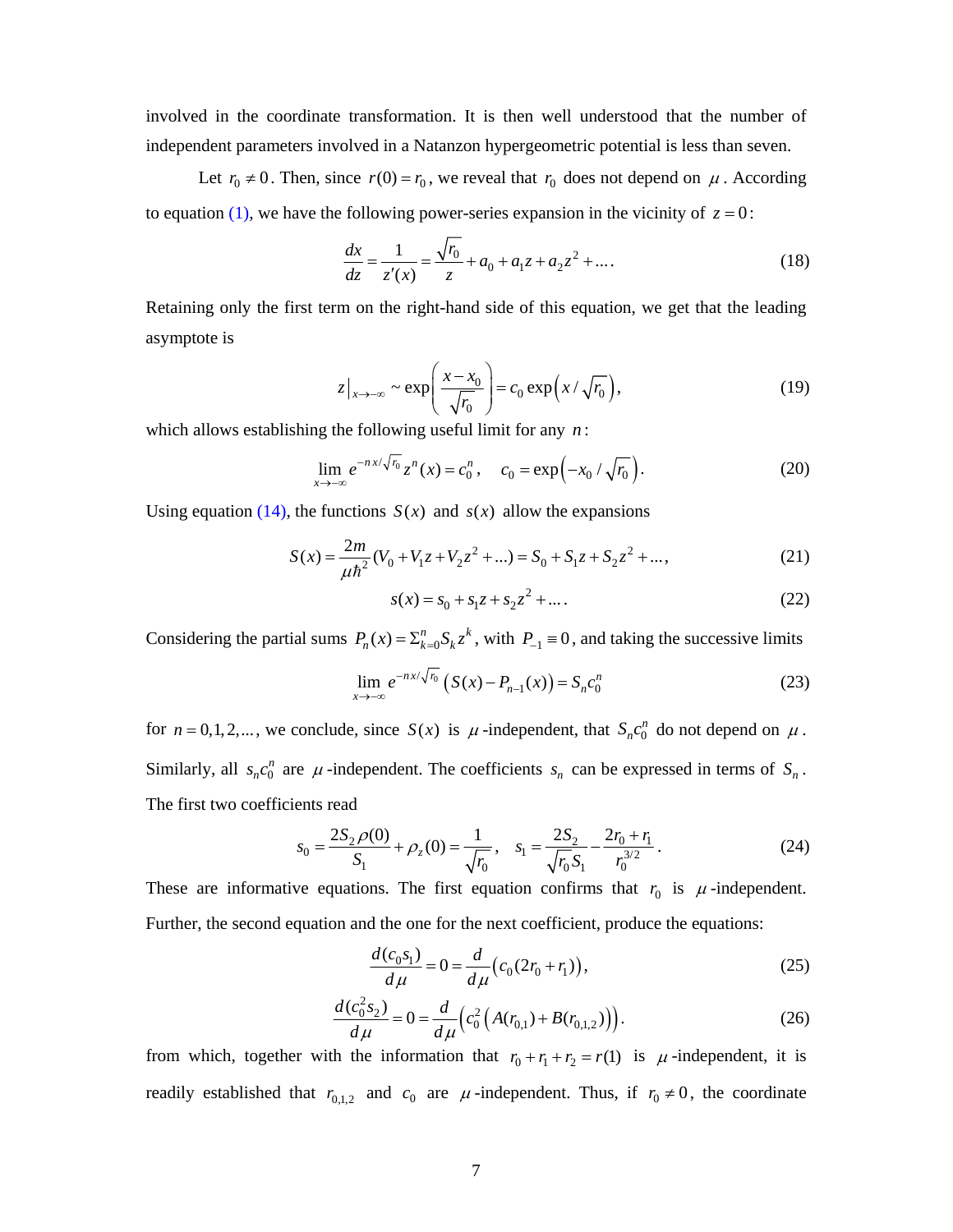transformation is  $\mu$ -independent. The case  $r_0 = 0$  is almost trivial because the  $\mu$ independence of  $r(0)$  and  $r(1)$  immediately shows that  $r_{1,2}$  are  $\mu$ -independent so that equation (17) suffices to see that  $c_0$ , and thus the coordinate transformation  $z(x)$ , is  $\mu$ independent. A last remark is that though we used information from the singular point  $z = 1$ , in fact, it is sufficient to consider only the behavior in the vicinity of  $z = 0$ . Indeed, instead of the  $\mu$ -independence of  $r(1)$  one can apply the equation  $d(c_0^3 s_3) / d\mu = 0$ .

 The above derivations are exact, and the same approach is applied to any differential equation having a singularity located at a finite point of complex  $z$ -plane. The  $\mu$ independence of the coefficients of polynomial  $r(z)$  as well as of the integration constant  $c_0$ is revealed by considering the infinite set of equations the first two of which are equations (26) and (27). Hence, the  $\mu$ -independence for  $z(x)$  is a general result for the Natanzon potentials if the potential term is proportional to an energy-independent parameter  $\mu$ , and if the potential shape is both  $E$ - and  $\mu$ -independent. The result holds with the proviso that the Schrödinger equation is reduced to an equation, which has a singularity located at a finite point, and that the variation range of *z* includes the vicinity of this point.

Thus, the transformation  $z(x)$  is  $\mu$ -independent. The last step is then straightforward. Indeed, taking the limits  $E \to 0$  and  $\mu \to 0$  in equation (9), we have

$$
\frac{1}{2}\left(\frac{\rho_z}{\rho}\right)_z + \frac{1}{4}\left(\frac{\rho_z}{\rho}\right)^2 = -\left(g - \frac{f_z}{2} - \frac{f^2}{4}\right)_{E,\mu \to 0}.
$$
\n(27)

It is then immediately seen, that the function  $\rho$ ,  $\rho$  cannot have poles other than the singularities of the invariant  $I(z)$ . Consequently, the roots of the polynomial  $r(z)$  should *coincide with the singularities of the target equation* (5). Furthermore, comparing the  $E/\rho^2$ term with the invariant, we conclude that *for the target equations that have rational coefficients the exponents*  $m_i$  *of the Manning transformation*  $dz/dx = \prod_i (z - z_i)^{m_i}$  *all are integers or half-integers.*

 This is the central result of the present paper. We note that this observation is rather productive in applications. For instance, as we have already shown, the successive application of this theorem offers a possibility for construction of several new exactly solvable hypergeometric potentials, both confluent and ordinary (see [23,24] and [26,27]).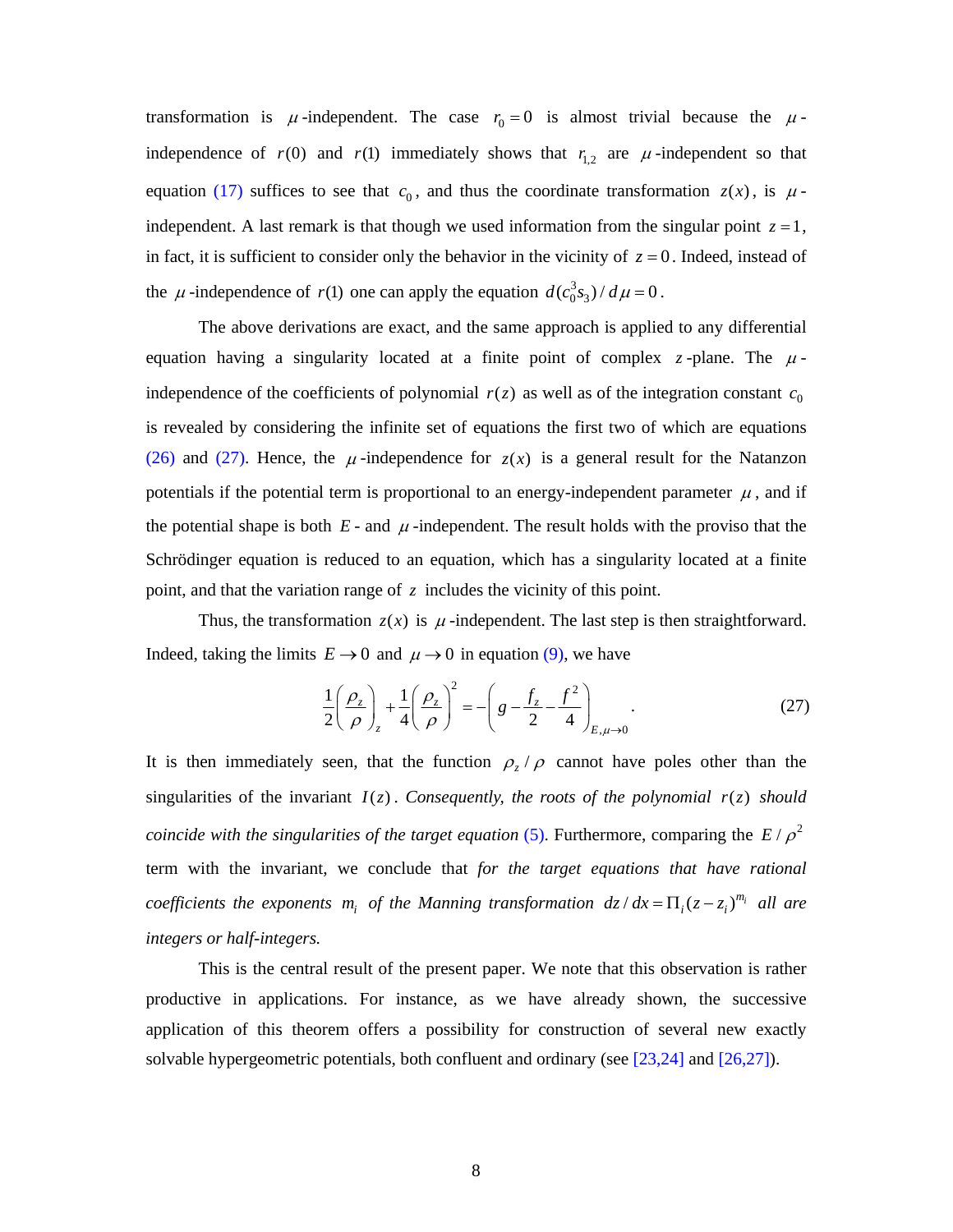### **4. Confluent Heun potentials**

As a representative example, we apply the above theorem to the single-confluent Heun equation which is a second-order differential equation having regular singularities at  $z = 0.1$ and an irregular singularity at  $z = \infty$ . In its canonical form, the equation is written as [28,29]

$$
u_{zz} + \left(\frac{\gamma}{z} + \frac{\delta}{z - 1} + \varepsilon\right) u_z + \frac{\alpha z - q}{z(z - 1)} u = 0.
$$
 (28)

Among the five Heun equations, this equation is of special interest because it directly incorporates the hypergeometric and (scaled) confluent hypergeometric equations widely applied in quantum mechanics in the past. The ordinary hypergeometric equation is achieved by putting  $\varepsilon = \alpha = 0$ , while the confluent one is the case if  $\delta = 0$  and  $q = \alpha$ .

Since the finite singularities are  $z = 0,1$ , the Natanzon family of the confluent Heun potentials is constructed by the coordinate transformation  $z(x)$  of the form

$$
z'(x) = \rho = z^{m_1} (z - 1)^{m_2} / \sigma
$$
 (29)

with integer or half-integer  $m_{1,2}$  and arbitrary constant  $\sigma$ . Substituting this into equation (9) and examining the energy term, we see that  $z^2(z-1)^2/\rho^2$  is a polynomial in z of at most fourth degree. This imposes the inequalities  $1 \ge m_{1,2}$ ,  $m_1 + m_2 \ge 0$ , which lead to 15 possible sets of  $m_{1,2}$  shown in Fig.1 by points in the 2D space  $(m_1, m_2)$ . The cases possessing ordinary hypergeometric sub-potentials are marked by squares, and those having confluent hypergeometric sub-potentials are marked by triangles. There exist two cases when the potentials have hypergeometric sub-potentials of both types. These cases are marked by rhombs. The case  $m_{1,2} = 1/2$  possessing a Mathieu sub-potential is marked by a dotted circle. Since the Heun equation preserves its form when transposing  $z \leftrightarrow 1-z$ , the number of independent potentials is only nine. These nine cases are indicated in Fig. 1 by filled shapes.

Finally, examining the potential term in equation (9), we see that  $z^2(z-1)^2V(z)/\rho^2$ is also a polynomial in *z* of at most fourth degree. Thus, we get

$$
V(z) = z^{2m_1 - 2} (z - 1)^{2m_2 - 2} (v_0 + v_1 z + v_2 z^2 + v_3 z^3 + v_4 z^4).
$$
 (30)

With  $m_{1,2}$  from Fig. 1, this equation defines 15 seven-parametric potentials, the independent 9 of which can be written in the form presented in Table 1. Six of these potentials, those possessing hypergeometric sub-potentials, were presented by Lamieux and Bose [15] (the ten potentials listed in Table II, p. 265 of [15] are particular cases of the mentioned six, e.g., the last three rows are specifications of the potential with  $m_{1,2} = (1,1)$ ). Some non-hypergeometric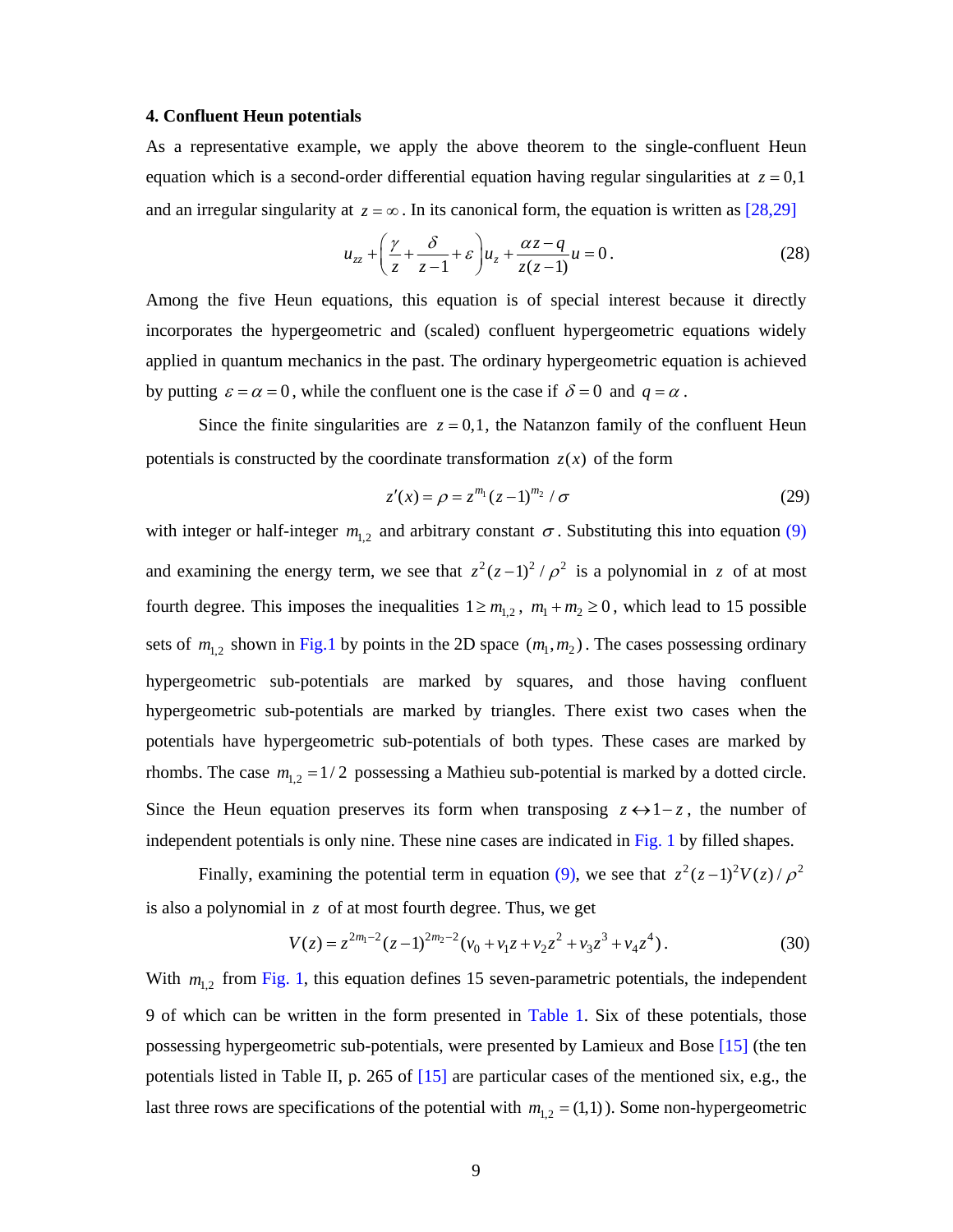representatives of these six potentials have been discussed by many authors on several occasions, e.g., in connection with the two-centre Coulomb problem or Teukolsky equation [28,31]. It seems that the three remaining potentials have not been treated before. One of these potentials, that with  $m_{1,2} = (1, -1)$ , is explicitly written in terms of the Lambert function, which is an implicitly elementary function that resolves the equation  $W \exp(W) = x$  [30].



Fig. 1. Fifteen possible pairs  $(m_1, m_2)$ . The cases possessing ordinary or confluent hypergeometric sub-potentials are marked by squares or triangles, respectively. The rhombs indicate the two cases that have hypergeometric sub-potentials of both types. The dotted circle marks the case possessing a Mathieu sub-potential.

 The solution of the Schrödinger equation for the presented potentials is written in terms of the confluent Heun function as

$$
\psi = e^{\alpha_0 z} z^{\alpha_1} (z-1)^{\alpha_2} H_C(\gamma, \delta, \varepsilon; \alpha, q; z).
$$
\n(31)

Substituting this into equations (6) and (7) and collecting the coefficients at powers of  $z$ , we get eight equations which are linear for the five parameters of the confluent Heun function and are quadratic for the three parameters  $\alpha_{0,1,2}$  of the pre-factor. Resolving these equations is straightforward [32]. Examining then the final solution of the Schrödinger equation we note that the involved confluent Heun functions in general are not reduced to simpler special functions, however, they allow several quasi-exactly solvable reductions for specific choices of the parameters. Such solutions are derived by termination of the corresponding powerseries expansions.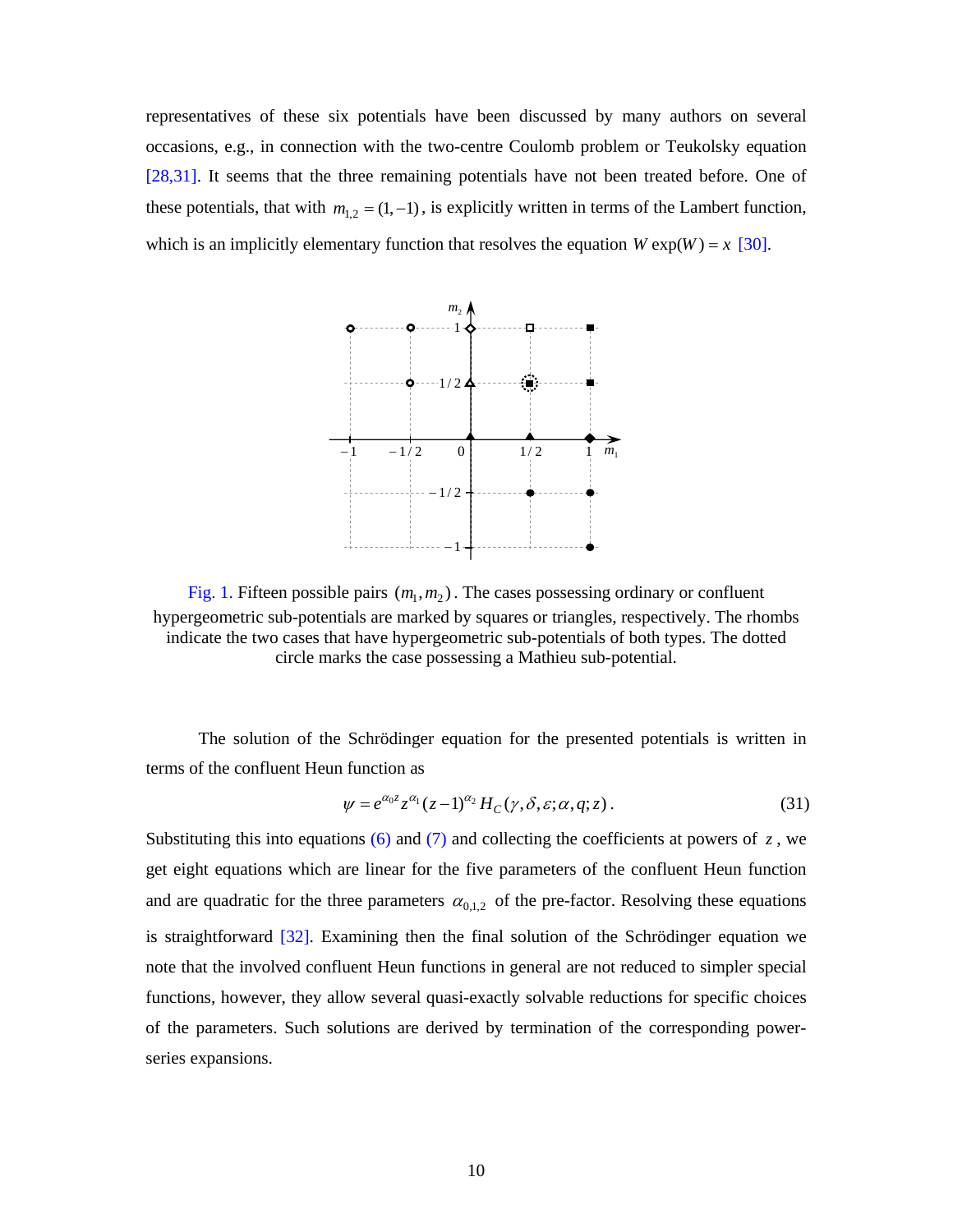Thus, for any row of Table 1, we have a potential initially given parametrically as a pair of functions  $x(z)$ ,  $V(z)$ . The transformation  $x(z)$  in general can be written in terms of the incomplete Beta-functions. However, since the parameters  $m_{1,2}$  are integers or halfintegers, the Beta-functions are always reduced to elementary functions. In the six cases possessing hypergeometric sub-potentials the inverse transformation  $z = z(x)$  is written in terms of elementary functions presented in the third column of Table 1.

| $m_1, m_2$  | Potential $V(z)$                                                                          | Coordinate transformation                                           | Hypergeometric<br>sub-potential |
|-------------|-------------------------------------------------------------------------------------------|---------------------------------------------------------------------|---------------------------------|
| 0.0         | $V_0 + \frac{V_1}{z} + \frac{V_2}{z^2} + \frac{V_3}{z-1} + \frac{V_4}{(z-1)^2}$           | $z = \frac{x - x_0}{\sigma}$                                        | $_1F_1$ [1,10]                  |
|             |                                                                                           |                                                                     |                                 |
| 1/2, 1/2    | $V_0 + V_1 z + V_2 z^2 + \frac{V_3}{z} + \frac{V_4}{z-1}$                                 | $z = \cosh^2\left(\frac{x - x_0}{2\sigma}\right)$                   | $E_1$ [8]<br>Mathieu            |
| 1/2,0       | $V_0 + V_1 z + \frac{V_2}{z} + \frac{V_3}{z-1} + \frac{V_4}{(z-1)^2}$                     | $z = \frac{(x - x_0)^2}{4\sigma^2}$                                 | $_1F_1$ [1]                     |
| $1/2, -1/2$ | $V_0 + \frac{V_1}{z} + \frac{V_2}{z-1} + \frac{V_3}{(z-1)^2} + \frac{V_4}{(z-1)^3}$       | $\frac{x - x_0}{\sigma} = \sqrt{z(z-1)} - \sinh^{-1}(\sqrt{z-1})$   |                                 |
|             |                                                                                           |                                                                     |                                 |
| 1,1         | $V_0 + V_1 z + V_2 z^2 + V_3 z^3 + V_4 z^4$                                               | $z = \frac{1}{e^{(x-x_0)/\sigma}+1}$                                | $_{2}F_{1}$ [3]                 |
| 1, 1/2      | $V_0 + V_1 z + V_2 z^2 + V_3 z^3 + \frac{V_4}{z-1}$                                       | $z = \sec^2\left(\frac{x - x_0}{2\sigma}\right)$                    | $_2F_1$ [8]                     |
| 1,0         | $V_0 + V_1 z + V_2 z^2 + \frac{V_3}{z-1} + \frac{V_4}{(z-1)^2}$                           | $z = e^{\frac{x - x_0}{\sigma}}$                                    | $E_1$ [11]<br>$_2F_1$ [3]       |
| $1, -1/2$   | $V_0 + V_1 z + \frac{V_2}{z-1} + \frac{V_3}{(z-1)^2} + \frac{V_4}{(z-1)^3}$               | $\frac{x - x_0}{\sigma} = 2\sqrt{z - 1} - 2\tan^{-1}(\sqrt{z - 1})$ |                                 |
| $1, -1$     | $V_0 + \frac{V_1}{z-1} + \frac{V_2}{(z-1)^2} + \frac{V_3}{(z-1)^3} + \frac{V_4}{(z-1)^4}$ | $z = -W\left(-e^{-(x-x_0)/\sigma}\right)$                           | Lambert $W$                     |

Table 1. Nine independent seven-parametric confluent Heun potentials.

 Among the cases having hypergeometric sub-potentials specific is the case with  $m_{1,2} = (1,0)$  for which  $z = \exp((x - x_0) / \sigma)$  and the confluent Heun potential presents the sum of the Morse confluent hypergeometric and the Eckart ordinary hypergeometric potentials:

$$
V = V_0 + V_1 e^{\frac{x - x_0}{\sigma}} + V_2 e^{\frac{2^{x - x_0}}{\sigma}} + \frac{V_3}{e^{\frac{x - x_0}{\sigma}} - 1} + \frac{V_4}{(e^{\frac{x - x_0}{\sigma}} - 1)^2}.
$$
 (32)

 Among the three cases of the lower right quadrant in Fig.1 that do not possess hypergeometric sub-potentials, we note the potential with  $m_{1,2} = (1, -1)$ :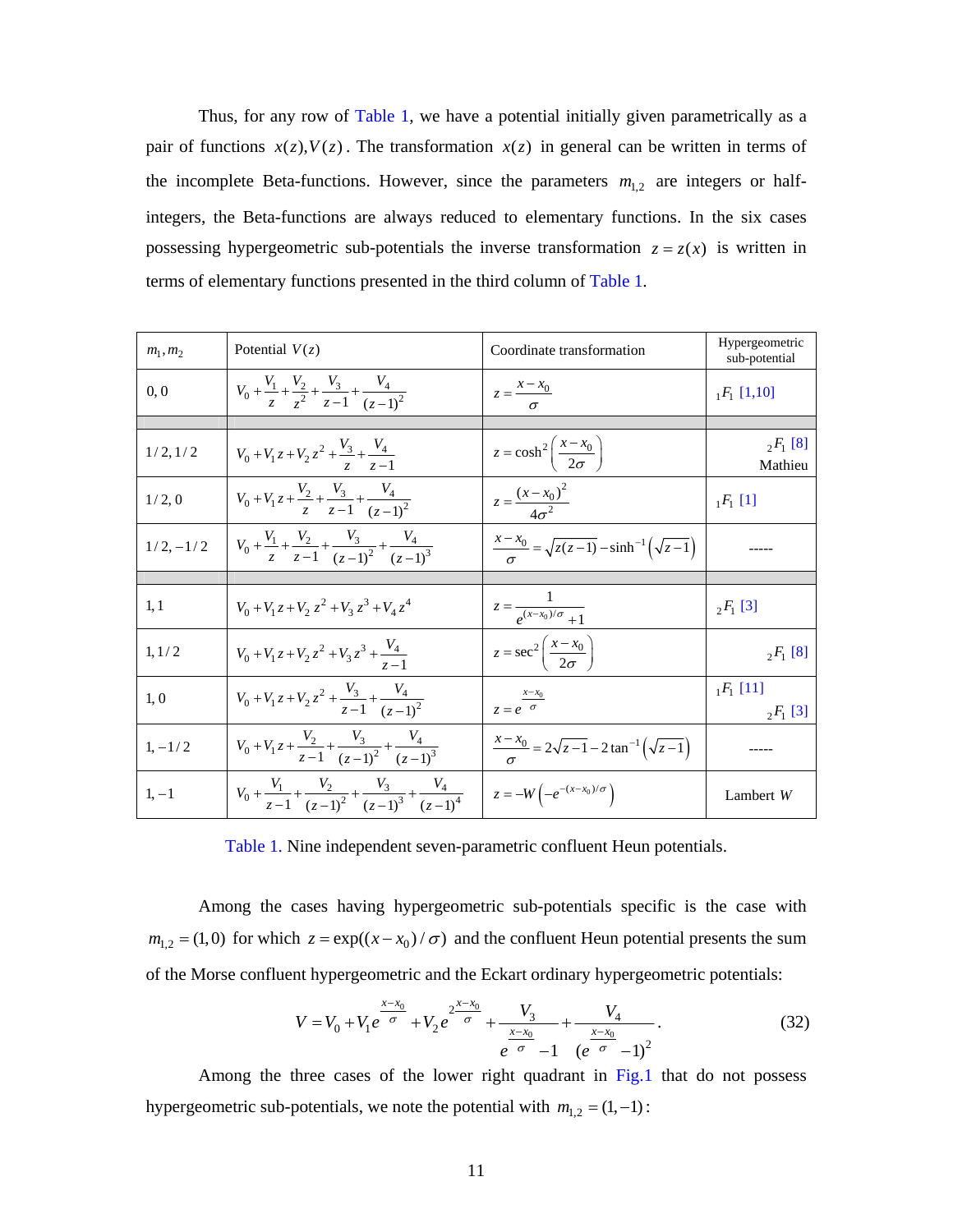$$
V(z) = \sum_{n=0}^{4} \frac{V_n}{(z-1)^n},
$$
\n(33)

for which the transformation  $z(x)$  is written in terms of an *implicitly elementary* function, the Lambert *W* -function [30]:

$$
z = -W\left(-e^{-(x-x_0)/\sigma}\right). \tag{34}
$$

For a positive  $\sigma$  and  $x_0 = -\sigma$  this is a potential defined on the positive half-axis  $x > 0$ . The potential has a singularity at the origin and tends to  $V_{\infty} = \sum_{n=0}^{n=4} (-1)^n V_n$  at infinity. In the vicinity of the origin applies the expansion

$$
V\Big|_{x \to 0} = \frac{d_{-4}}{x^2} + \frac{d_{-3}}{x^{3/2}} + \frac{d_{-2}}{x} + \frac{d_{-1}}{x^{1/2}} + d_0 + \dots
$$
 (35)

Because equation (33) involves five independent parameters, the first five parameters in this expansion may adopt arbitrary values. The behavior of the potential at infinity is

$$
V\Big|_{x\to+\infty} = V_{\infty} - Ae^{-(x+\sigma)/\sigma},\tag{36}
$$

where  $A = V_1 - 2V_2 + 3V_3 - 4V_4$ .

 It is worth mentioning that there exists a four-parametric sub-potential of the general Lambert-W potential (33), presenting an asymmetric step-barrier, for which the Schrödinger equation is exactly solvable using combinations of the confluent hypergeometric functions [24]. Another example of an exactly solvable sub-case of potential (33), the singular Lambert-W potential, is presented in [26]. Furthermore, there exist several five-parametric sub-potentials that are conditionally exactly solvable in terms of the confluent hypergeometric functions. The term "conditionally" implies that for these potentials the problem is solvable under some restrictions imposed on the parameters  $V_{0,1,2,3,4}$  that define the potential (33). Three examples of such potentials are those presented in [24], [33] and [34]. A final remark is that the solutions for these potentials are derived by means of termination of the advanced expansions of the involved confluent Heun functions in terms of the confluent or generalized hypergeometric functions [35-38].

#### **5. Mathieu potentials**

 The next after the hypergeometric functions in the hierarchy of the special functions generated by second-order linear differential equations are the Mathieu functions. Actually, the theory of these functions is a part of the theory of the Heun functions [28]. Indeed, in its *algebraic* form the Mathieu equation is a particular case of the confluent Heun equation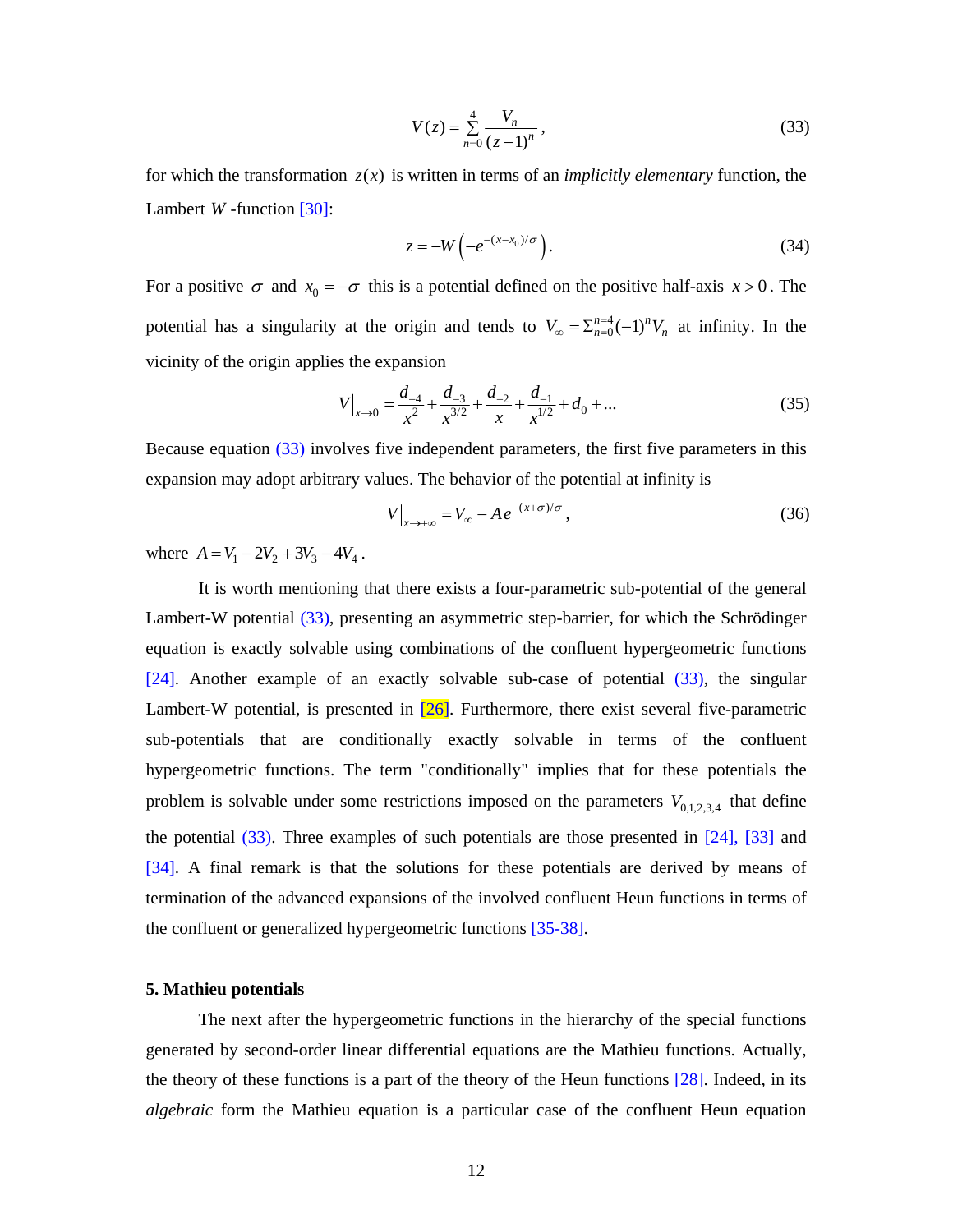achieved by the specification  $\gamma = \delta = 1/2$  and  $\varepsilon = 0$  [28,29]. It is then readily checked that these specifications for the above presented confluent Heun potentials are satisfied only if  $m_{1,2} = (1/2,1/2)$  and  $V_{2,3,4} = 0$ . Thus, there exists only one Mathieu potential which in current notations is written as  $V = V_0 + V_1 \cosh^2((x - x_0)/2\sigma)$  (Table 1). This case is marked in Fig. 1 by a dotted circle. We note that for the imaginary  $\sigma = i\sigma_0$  the hyperbolic cosine is changed to the trigonometric one so that this is the potential that is immediately derived from the *standard* form of the Mathieu equation which is written as  $u_{zz} + (a - 2q \cos(2z))u = 0$ .

 It is known that there exist several other potentials for which the solution of the Schrödinger equation is written in terms of the Mathieu functions (see, e.g., [39-41]). However, these potentials are out of the class we discuss here. For instance, the solution for the inverse fourth-power potential  $V = V_4 / x^4$  is achieved by the coordinate transformation  $z = ln(x/\sigma)$  [39] for which  $\rho(z) = 1/x = exp(-z)/\sigma$  so that it is not of the Manning form that we consider. Some of the potentials do not belong to the Natanzon class since they apply energy-dependent coordinate transformations. Finally, there are conditionally exactly solvable potentials involving a fixed parameter. Among these, we mention the following four-parametric potential well/barrier:

$$
V(x) = V_0 + \frac{V_2}{z} + \frac{3\hbar^2/(32m\sigma^2)}{z^2},
$$
\n(37)

$$
z = 1 + \frac{(x - x_0)^2}{4\sigma^2},
$$
\n(38)

for which the general solution of the Schrödinger equation is explicitly written as

$$
\psi = z^{1/4} \Big( c_1 S \Big( 4q - 2\alpha, \alpha, \arccos(\sqrt{z}) \Big) + c_2 C \Big( 4q - 2\alpha, \alpha, \arccos(\sqrt{z}) \Big) \Big), \tag{39}
$$

$$
\alpha = \frac{2m\sigma^2 (E - V_0)}{\hbar^2}, \quad q = \frac{1}{16} + \frac{2m\sigma^2 V_2}{\hbar^2},\tag{40}
$$

where *S* and *C* are the Mathieu functions. This is a sub-case of the confluent Heun potential with  $m_{1,2} = (0,1/2)$  (see Table 1). It is straightforwardly derived if the involved parameters are allowed to depend on each other or to be fixed. A five-parametric generalization of this potential achieved by a transformation of non-Manning form is presented in [41].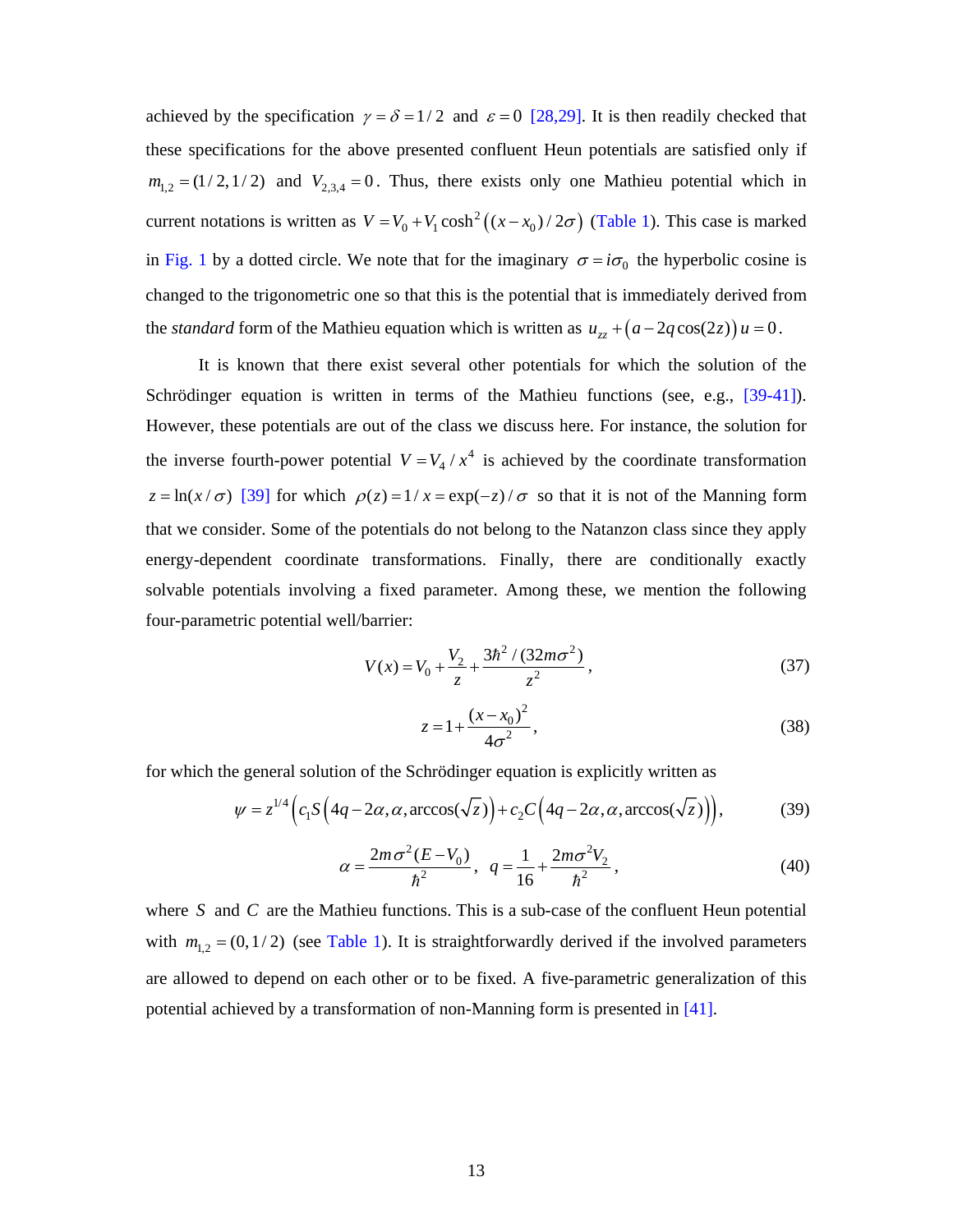### **6. Double-, bi- and tri-confluent Heun potentials**

To treat the cases of the double- confluent (DHE), bi-confluent (BHE) and triconfluent (THE) Heun equations, it is convenient to adopt the following canonical forms for these equations which differ from those applied in the standard references [28,29] in that they provide unified *five-parametric* representation for all four confluent Heun equations:

DHE: 
$$
u_{zz} + \left(\frac{\gamma}{z^2} + \frac{\delta}{z} + \varepsilon\right)u_z + \frac{\alpha z - q}{z^2}u = 0
$$
 (41)

BHE: 
$$
u_{zz} + \left(\frac{\gamma}{z} + \delta + \varepsilon z\right)u_z + \frac{\alpha z - q}{z}u = 0
$$
 (42)

THE: 
$$
u_{zz} + (\gamma + \delta z + \varepsilon z^2)u_z + (\alpha z - q)u = 0
$$
 (43)

(compare with equation (28)). Though the number of irreducible parameters in these three equations is less than five (four for DHE and BHE and three for THE), however, these forms provide a convenient unified description of results which allows one to easily follow the links between different equations.

 The reduction of the Schrödinger equation to equations (41)-(43) is straightforward. Indeed, since the double- and bi-confluent equations possess only one finite singularity, conventionally, located at  $z = 0$ , the permissible coordinate transformation for these equations is given through the equation

$$
z'(x) = \rho = z^{m_1} / \sigma \tag{44}
$$

with integer or half-integer  $m<sub>1</sub>$ . Hence,

$$
z \sim x^{1/(1-m_1)}
$$
 if  $m_1 \neq 1$  and  $z \sim e^{x/\sigma}$  if  $m_1 = 1$ . (45)

 The invariants of the double- confluent and bi-confluent equations are fourth-degree polynomials divided by  $z^4$  and  $z^2$ , respectively. Accordingly, for the exponent  $m_1$  we have

$$
0 \le 4 - 2m_1 \le 4 \text{ and } 0 \le 2 - 2m_1 \le 4 \tag{46}
$$

for DHE and BCE, respectively. Hence,  $m_1 = 0, 1/2, 1, 3/2, 2$  for DHE, and for BCE we have  $m_1 = -1, -1/2, 0, 1/2, 1$ .

The corresponding potentials are constructed by applying the equation

$$
V = z^{2m_1 - d} (v_0 + v_1 z + v_2 z^2 + v_3 z^3 + v_4 z^4),
$$
 (47).

where  $d = 4$  for the double-confluent case and  $d = 2$  for the bi-confluent equation. Using equations  $(45)$ , the potentials are written as explicit functions of x. It turns out that for the double-confluent case independent are only the first three potentials with  $m_1 = 0, 1/2, 1$ .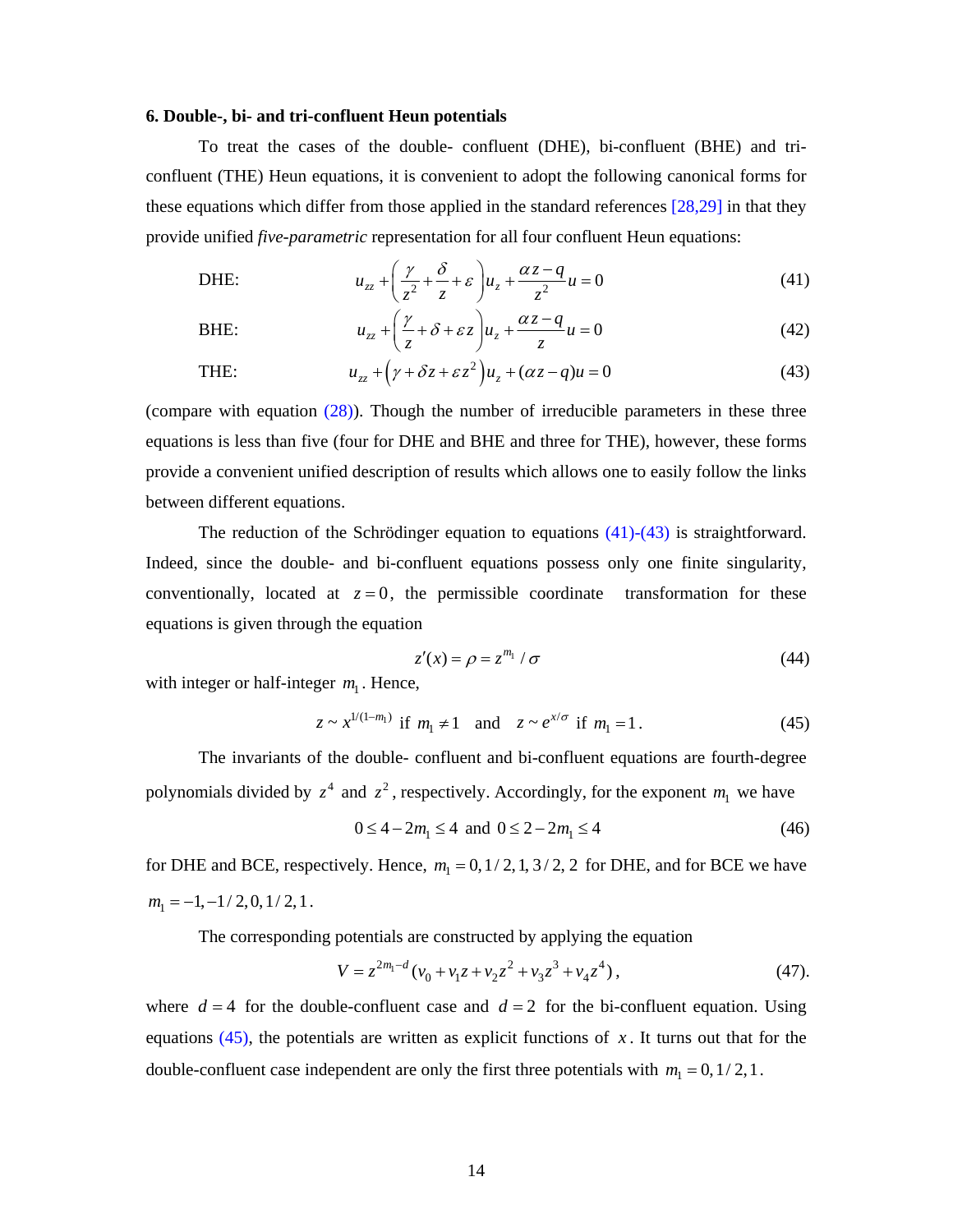| m <sub>1</sub> | Double-confluent Heun potentials                                              | m <sub>1</sub> | Bi-confluent Heun potentials                                                                    |
|----------------|-------------------------------------------------------------------------------|----------------|-------------------------------------------------------------------------------------------------|
|                |                                                                               |                | -1 $V(x) = \frac{V_0}{r^2} + \frac{V_1}{r^{3/2}} + \frac{V_2}{x} + \frac{V_3}{r^{1/2}} + V_4$   |
|                |                                                                               |                | $-1/2$ $V(x) = \frac{V_0}{r^2} + \frac{V_1}{r^{4/3}} + \frac{V_2}{r^{2/3}} + V_3 + V_4 x^{2/3}$ |
|                | 0 $V_0 + \frac{V_1}{x} + \frac{V_2}{x^2} + \frac{V_3}{x^3} + \frac{V_4}{x^4}$ |                | 0 $V(x) = \frac{V_0}{x^2} + \frac{V_1}{x} + V_2 + V_3 x + V_4 x^2$                              |
|                | 1/2 $V_0x^2 + V_1 + \frac{V_2}{r^2} + \frac{V_3}{r^4} + \frac{V_4}{r^6}$      |                | 1/2 $V(x) = \frac{V_0}{x^2} + V_1 + V_2 x^2 + V_3 x^4 + V_4 x^6$                                |
|                | 1 $V_0e^{-2x} + V_1e^{-x} + V_2 + V_3e^{x} + V_4e^{2x}$                       |                | 1 $V(x) = V_0 + V_1 e^x + V_2 e^{2x} + V_3 e^{3x} + V_4 e^{4x}$                                 |

Table 2. Three double-confluent and five bi-confluent potentials.

 In general, all the double- and bi-confluent Heun potentials involve six independent parameters. All these potentials have been previously presented by Lamieux and Bose [15]. For the convenience of the reader, we reproduce the potentials in Table 2 where we have omitted the parameters  $x_0, \sigma$  (everywhere one should replace  $x \rightarrow (x-x_0)/\sigma$ ).

We note that the above-mentioned inverse fourth-power Mathieu potential [39] is a member of both the first double-confluent potential with  $m_1 = 0$  and the second doubleconfluent potential with  $m_1 = 1/2$ . Another relevant observation is that the bi-confluent potential  $m_1 = -1$  simulates the first five terms of the expansion (35) of the Lambert-*W* confluent Heun potential (33), (34), for which the first five expansion coefficients  $d_{0,-1,-2,-3,-4}$ , as it has been already mentioned above, can be chosen arbitrary. One more point worth mentioning here is that the recently reported inverse square root potential [23] that is exactly solved through a two-term ansatz presenting an irreducible linear combination of two confluent hypergeometric functions is a member of this first bi-confluent Heun family. Finally, we note that the centrifugal barrier potential  $1/x^2$  is common for all double- and biconfluent Heun potentials except the ones derived by an exponential coordinate transformation.

 The case of the tri-confluent Heun equation is different because this equation does not possess a finite singularity. It is then understood that in this case the polynomial  $r(z)$  should not have roots at all. Then, the only possibility is  $r(z) = r_0 = \text{const}$  so that the only possible coordinate transformation is  $z = (x - x_0) / \sigma$ . The corresponding tri-confluent Heun potential is the general quartic oscillator:

$$
V(x) = V_0 + V_1 x + V_2 x^2 + V_3 x^3 + V_4 x^4,
$$
\n(43)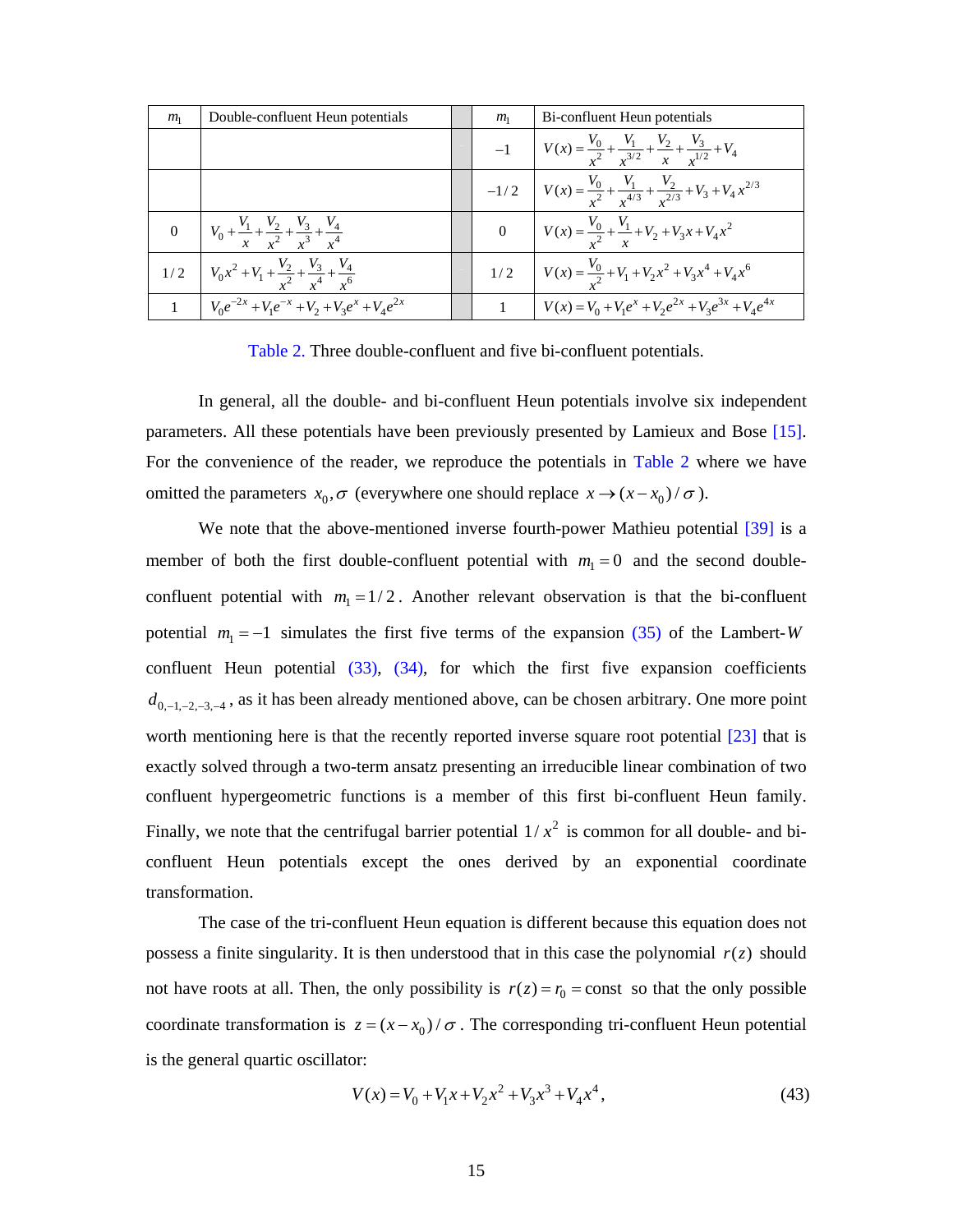where one may replace  $x \rightarrow (x-x_0)/\sigma$ . However, it is seen that this replacement does not change the general form of equation  $(43)$ , hence, this is a five-parametric potential.

## **7. Discussion**

The solution of the Schrödinger equation in terms of special mathematical functions has a long history, e.g., [1-34,39-42]. The general algebraic form of the independent variable transformation was discussed by Manning [1] who, however, did not consider the details due to the pre-factor in the dependent variable transformation.

 Discussing the reducibility to the ordinary and confluent hypergeometric equations, Natanzon presented a general analysis, with the pre-factor, for the case when the coordinate transformation is energy-independent [16]. His result for each hypergeometric case is a potential involving seven parameters, all supposed to be continuous.

 The main result of the present paper is that if the potential is proportional to a parameter  $\mu$ , which does not depend on the energy, and if the potential shape is independent of both energy and this parameter, the Natanzon family of potentials is dropped into a finite set of separate potentials involving fewer continuous parameters. We first show that the coordinate transformation  $z(x)$  applied to construct the Natanzon potentials via reduction of the Schrödinger equation to an equation, which has a finite singularity, should be  $\mu$ independent. Further, we show that then the coordinate transformation for the target equations having rational coefficients should necessarily be of the Manning form with factors involving only the singularities of the target equation. We note that our result is general and applies to any equation possessing a singularity located at a finite point of complex *z* -plane. The result implies that the variation range of  $z$  includes the vicinity of the finite singular point of the considered equation.

 The discretization of the Natanzon potentials has been noticed on several occasions. For example, the authors of  $[42]$ , have shown that the discretization is necessarily the case if the potential term is proportional to an energy-independent parameter  $\mu$ ; however, their discussion rests on the *presupposition* that the independent variable transformation is  $\mu$ independent. The complementary observation we report here is that the  $\mu$ -independence of the coordinate transformation is necessarily the case for any target equation possessing a finite singular point if the variable *z* is allowed to vary in a region that includes the vicinity of this singularity.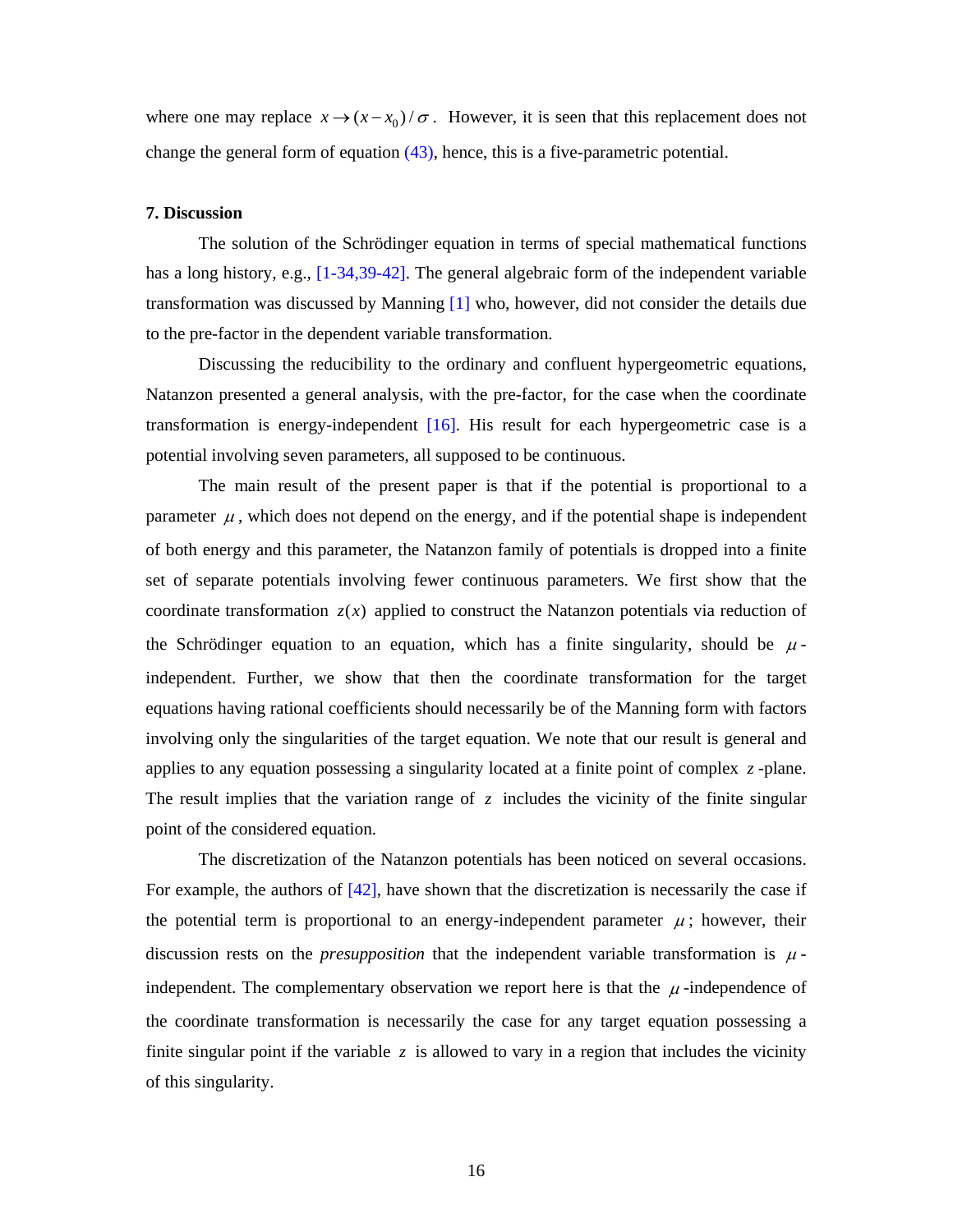As a representative example, we have discussed the single-confluent Heun equation which presents a natural generalization of the two hypergeometric equations. Like the quantum two-state problem [43-45], there exist fifteen seven-parametric potentials for which the Schrödinger equation can be reduced to the confluent Heun equation. However, only nine potentials are independent. Six of these independent cases suggest different generalizations of the hypergeometric sub-potentials, while the other three do not allow hypergeometric reductions. Unlike the case of the ordinary hypergeometric sub-potentials, no confluent Heun potential can in general be transformed into another one by means of specification of the involved parameters. Among the potentials that do not posses hypergeometric sub-cases, a potential has an explicit representation through a coordinate transformation written in terms of the Lambert *W* -function, which is an implicitly elementary function known also as the product logarithm. We note that the recently introduced two Lambert-W potentials, the stepbarrier [24] and the singular [26] potentials, which are exactly solvable via a two-term ansatz presenting an irreducible linear combination of two confluent hypergeometric functions, are members of this family of the single-confluent Heun potentials.

Further, we have shown that the  $\mu$ -independent Natanzon-type potentials for which the Schrödinger equation is reduced to the double-confluent, bi-confluent and tri-confluent Heun equations are the three six-parametric double- and five six-parametric bi-confluent Lamieux-Bose potentials [15] and one five-parametric tri-confluent Heun potential (the quartic oscillator). It should be noted that in a recent paper Batic and co-workers [25] presented a general discussion of the Heun potentials for all five Heun equations (for a detailed discussion for particularly the tri-confluent case see [46]); however, they did not discuss the discretiztion of the potentials.

 We would like to conclude by noting that both the Manning form of the coordinate transformation and the Natanzon energy-independent specification for this transformation are not the only options for construction of potentials solvable in terms of known special functions. The inverse fourth-power Mathieu potential [39] and the two conditionally exactly solvable potentials by Stillinger [47] are direct examples supporting this observation. Furthermore, the widely applied in the past one-term ansatz  $\psi = \varphi(z) u(z)$  involving a single special function  $u(z)$  is also not necessary. There are many potentials that allow solution as a linear combination with constant or non-constant coefficients of two or more hypergeometric functions, for instance, the inverse square root potential [23], the Lambert-W step-potential [24], as well as the singular Lambert-W potential [26] and the third independent ordinary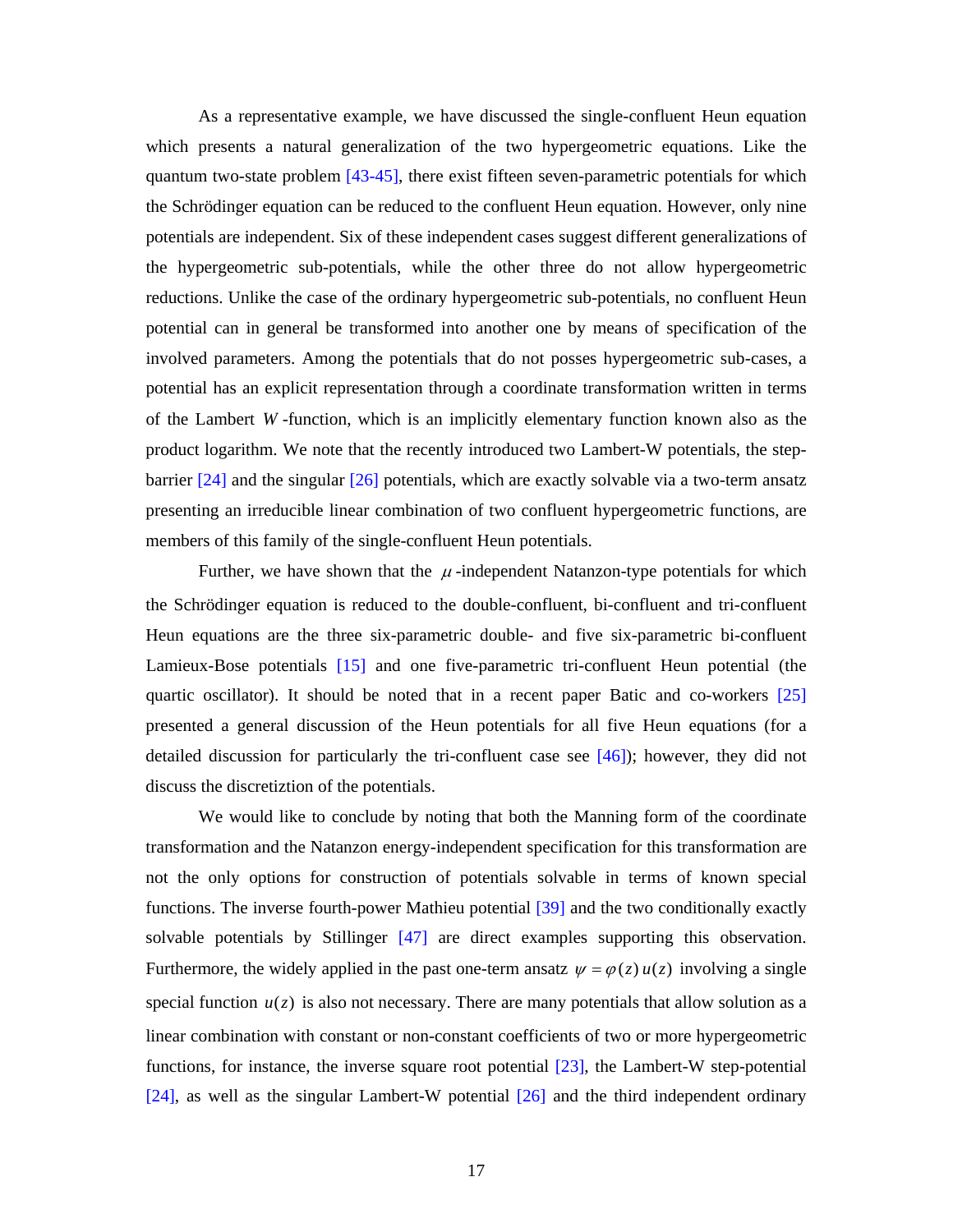hypergeometric potential [27]. Thus, there is a need to systematically study the alternative approaches. A step in this direction is presented in our recent work [48].

# **Acknowledgments**

This research has been conducted within the scope of the International Associated Laboratory IRMAS (CNRS-France & SCS-Armenia). The work has been supported by the Armenian State Committee of Science (SCS Grants No. 13RB-052 and No. 15T‐1C323), the Ministry of Education and Science of the Russian Federation (state assignment No. 3.679.2014/K) and the project "Leading Russian Research Universities" (Grant No. FTI\_24\_2016 of the Tomsk Polytechnic University).

## **References**

- 1. M.F. Manning, "Exact solutions of the Schrödinger equation", Phys. Rev. **48**, 161-164 (1935).
- 2. E. Schrödinger, "Quantisierung als Eigenwertproblem (Erste Mitteilung)", Annalen der Physik **76**, 361-376 (1926).
- 3. C. Eckart, "The penetration of a potential barrier by electrons", Phys. Rev. **35**, 1303-1309 (1930).
- 4. N. Rosen and P.M. Morse, "On the vibrations of polyatomic molecules", Phys. Rev. **42**, 210-217 (1932).
- 5. M.F. Manning and N. Rosen, "A potential function for the vibrations of diatomic molecules", Phys. Rev. **44**, 953-953 (1933).
- 6. L. Hulthén, Ark. Mat. Astron. Fys. **28A**, 5 (1942); L. Hulthén, "Über die Eigenlösungen der Schrödinger-Gleichung der Deuterons", Ark. Mat. Astron. Fys. **29B**, 1-12 (1942).
- 7. R.D. Woods and D.S. Saxon, "Diffuse surface optical model for nucleon-nuclei scattering", Phys. Rev. **95**, 577-578 (1954).
- 8. G. Pöschl, E. Teller, "Bemerkungen zur Quantenmechanik des anharmonischen Oszillators", Z. Phys. **83**, 143-151 (1933).
- 9. F. Scarf, "New soluble energy band problem", Phys. Rev. **112**, 1137-1140 (1958).
- 10. A. Kratzer, "Die ultraroten Rotationsspektren der Halogenwasserstoffe", Z. Phys. **3**, 289- 307 (1920).
- 11. P.M. Morse, "Diatomic molecules according to the wave mechanics. II. Vibrational levels", Phys. Rev. **34**, 57-64 (1929).
- 12. P.M. Morse and E.C.G. Stückelberg, "Lösung des Eigenwertproblems eines Potentialfeldes mit zwei Minima", Helv. Phys. Acta **4**, 337-354 (1931).
- 13. M.F. Manning, "Energy levels of a symmetrical double minima problem with applications to the NH3 and ND3 molecules", J. Chem. Phys. **3**, 136-138 (1935).
- 14. A.K. Bose, "Solvable potentials", Phys. Lett. **7**, 245-246 (1963).
- 15. A. Lamieux and A.K. Bose, "Construction de potentiels pour lesquels l'équation de Schrödinger est soluble", Ann. Inst. Henri Poincaré A **10**, 259-270 (1969).
- 16. G.A. Natanzon, "General properties of potentials for which the Schrödinger equation can be solved by means of hypergeometric functions", Theor. Math. Phys. **38**, 146-153 (1979).
- 17. R.L. Hall, N. Saad, and K.D. Sen, "Soft-core Coulomb potentials and Heun's differential equation", J. Math. Phys. **51**, 022107 (2010).
- 18. C.A. Downing, "On a solution of the Schrödinger equation with a hyperbolic double-well potential", J. Math. Phys. **54**, 072101 (2013).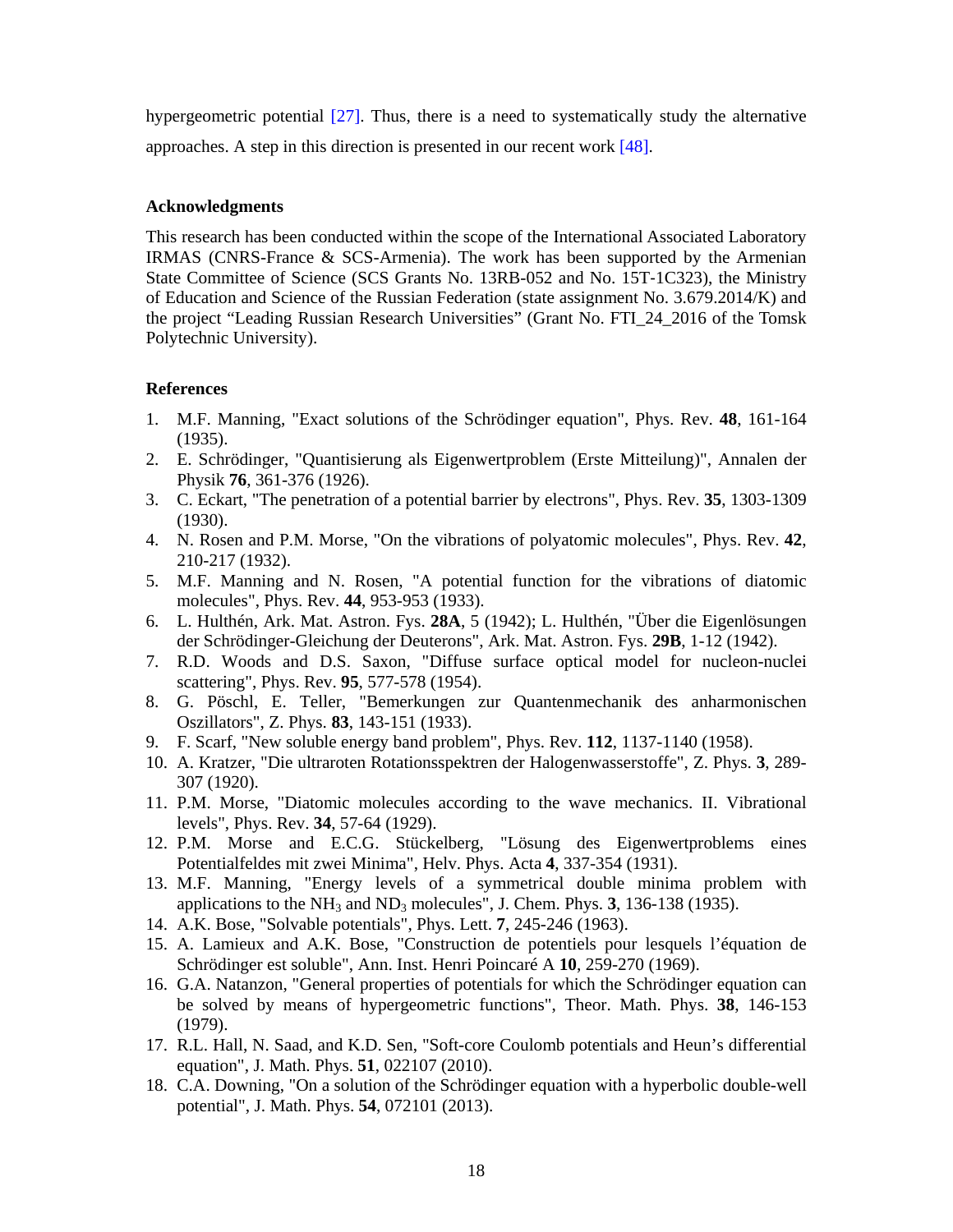- 19. B.-H. Chen, Y. Wu and Q.-T. Xie, "Heun functions and quasi-exactly solvable doublewell potentials", J. Phys. A **46**, 035301 (2013).
- 20. R.R. Hartmann, "Bound states in a hyperbolic asymmetric double-well", J. Math. Phys. **55**, 012105 (2014).
- 21. J. Karwowski and H.A. Witek, "Biconfluent Heun equation in quantum chemistry: Harmonium and related systems", Theor. Chem. Acc. **133**, 1494 (2014).
- 22. D. Batic, D. Mills-Howell and M. Nowakowski, "Potentials of the Heun class: the triconfluent case", J. Math. Phys. **56**, 052106 (2015).
- 23. A.M. Ishkhanyan, "Exact solution of the Schrödinger equation for the inverse square root potential  $V_0 / \sqrt{x}$  ", EPL 112, 10006 (2015).
- 24. A.M. Ishkhanyan, "The Lambert-W step-potential an exactly solvable confluent hypergeometric potential", Phys. Lett. A **380**, 640-644 (2016).
- 25. D. Batic, R. Williams, M. Nowakowski, "Potentials of the Heun class", J. Phys. A **46**, 245204 (2013).
- 26. A.M. Ishkhanyan, "A singular Lambert-W Schrödinger potential exactly solvable in terms of the confluent hypergeometric functions", Mod. Phys. Lett. A **31**, 1650177 (2016).
- 27. A.M. Ishkhanyan, "The third exactly solvable hypergeometric quantum-mechanical potential", EPL **115**, 20002 (2016).
- 28. A. Ronveaux (ed.), *Heun's Differential Equations* (Oxford University Press, London, 1995).
- 29. S.Yu. Slavyanov and W. Lay, *Special functions* (Oxford University Press, Oxford, 2000).
- 30. J.H. Lambert, "Observationes variae in mathesin puram", Acta Helvitica **3**, 128-168 (1758).
- 31. E.W. Leaver, "Solutions to a generalized spheroidal wave equation: Teukolsky equations in general relativity, and the two-center problem in molecular quantum mechanics", J. Math. Phys. **27**, 1238 (1986).
- 32. A.M. Ishkhanyan, "Schrödinger potentials solvable in terms of the confluent Heun functions", Theor. Math. Phys. **188**, 980-993 (2016).
- 33. B.W. Williams, "Exact solutions of a Schrödinger equation based on the Lambert function", Phys. Lett. A **334**, 117 (2005).
- 34. A.M. Ishkhanyan, "A conditionally exactly solvable generalization of the inverse square root potential", Phys. Lett. A, in press arXiv:1511.03565
- 35. Th. Kurth and D. Schmidt, "On the global representation of the solutions of second-order linear differential equations having an irregular singularity of rank one in  $\infty$  by series in terms of confluent hypergeometric functions", SIAM J. Math. Anal. **17**, 1086 (1986).
- 36. L.J. El-Jaick and B.D.B. Figueiredo, "Solutions for confluent and double-confluent Heun equations", J. Math. Phys. **49**, 083508 (2008).
- 37. T.A. Ishkhanyan and A.M. Ishkhanyan, "Expansions of the solutions to the confluent Heun equation in terms of the Kummer confluent hypergeometric functions", AIP Advances **4**, 087132 (2014).
- 38. C. Leroy and A.M. Ishkhanyan, "Expansions of the solutions of the confluent Heun equation in terms of the incomplete Beta and the Appell generalized hypergeometric functions", Integral Transforms and Special Functions **26**, 451-459 (2015).
- 39. R. Spector, "Exact solution of the Schrödinger equation for inverse fourth-power potential", J. Math. Phys. **5**, 1185 (1964).
- 40. L.K. Sharma, "Potentials from modified Mathieu equation", Proc. Indian Nat. Science Academy **36A**, 230-238 (1970).
- 41. B.F. Samsonov and I.N. Ovcharov, "Potentials reducing the one-dimensional Schrödinger equation to the Mathieu equation", Russian Phys. J. **37**, 574-577 (1994).